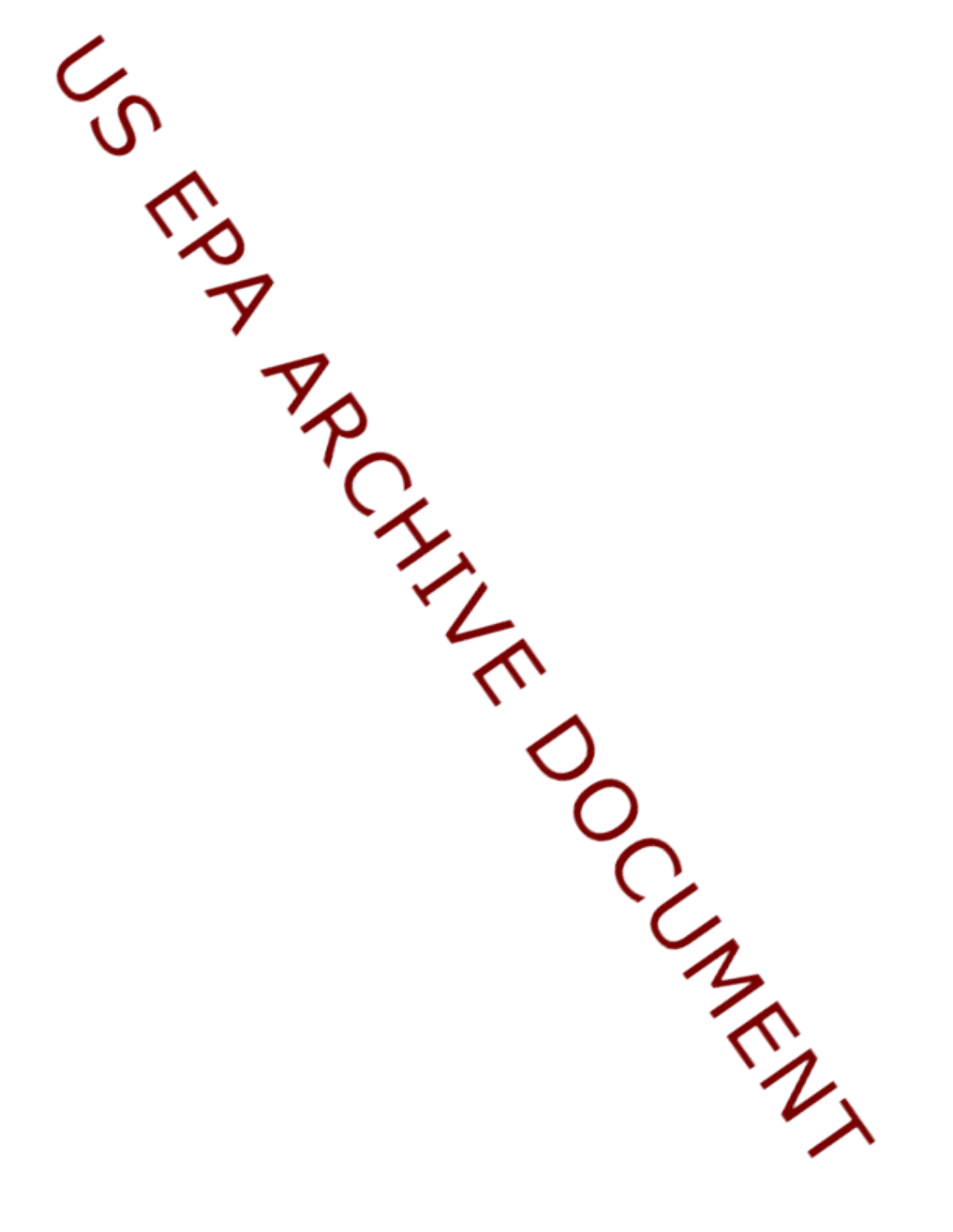# **SUPPORTING STATEMENT INFORMATION COLLECTION REQUEST**

 **for**

## **Public Involvement Activities Feedback Surveys**

**of**

## **The United States Environmental Protection Agency**

**January 2004**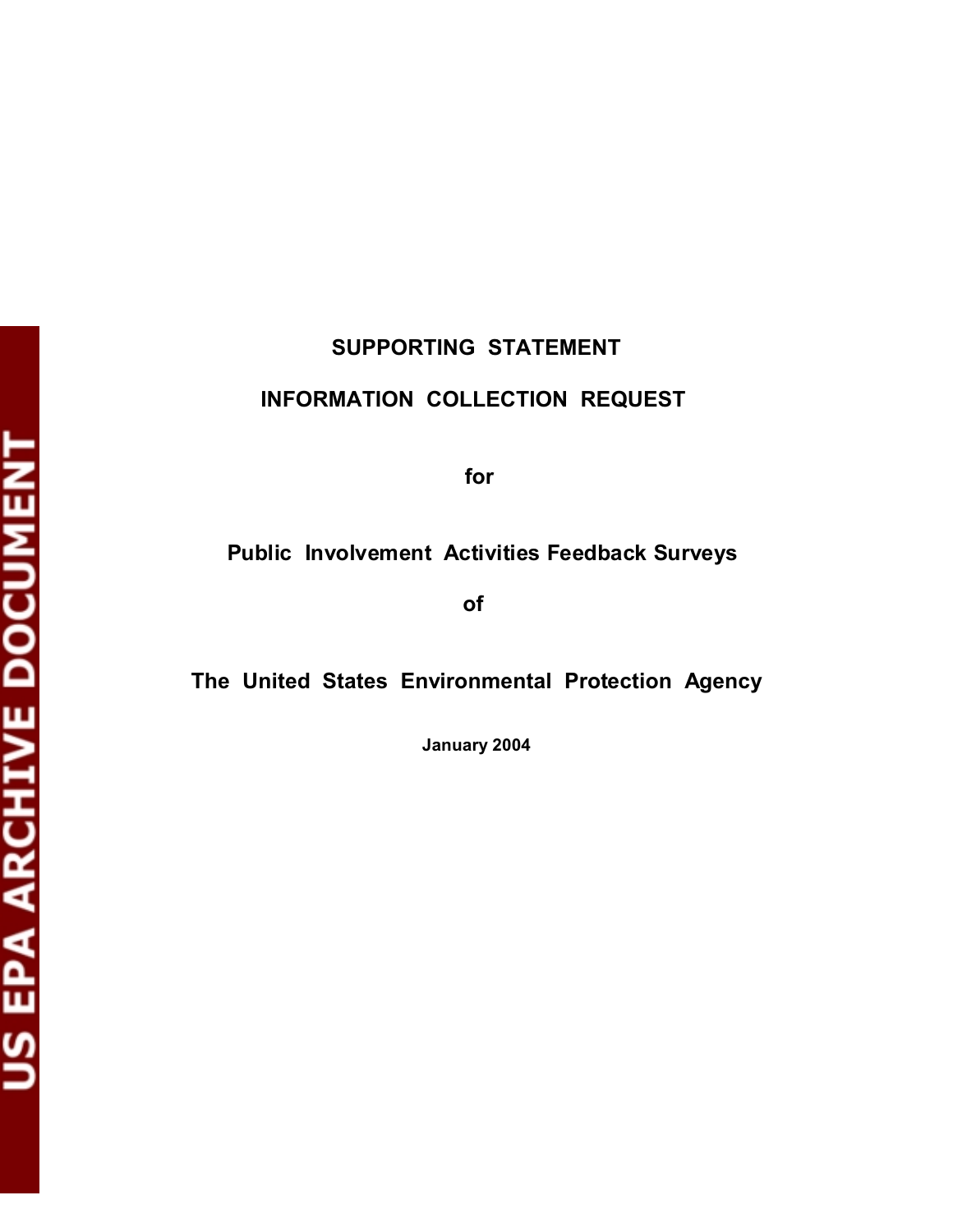## **Table of Contents**

|    | <b>Title</b>                                                                                                                                             | Page |
|----|----------------------------------------------------------------------------------------------------------------------------------------------------------|------|
| 1. |                                                                                                                                                          |      |
| 2. |                                                                                                                                                          |      |
| 3. | 3(b) Public Notice Required Prior to ICR Submission to OMB  6                                                                                            |      |
| 4. | (I) Data items, including record keeping requirements  8                                                                                                 |      |
| 5. | The Information Collected--Agency Activities, Collection Methodology,                                                                                    |      |
| 6. | (III) Capital/Start-up vs. Operations and Maintenance (O&M) Costs  18<br>6(d) Estimating the Respondent Universe and Total Burden and Costs  22<br>$($ l |      |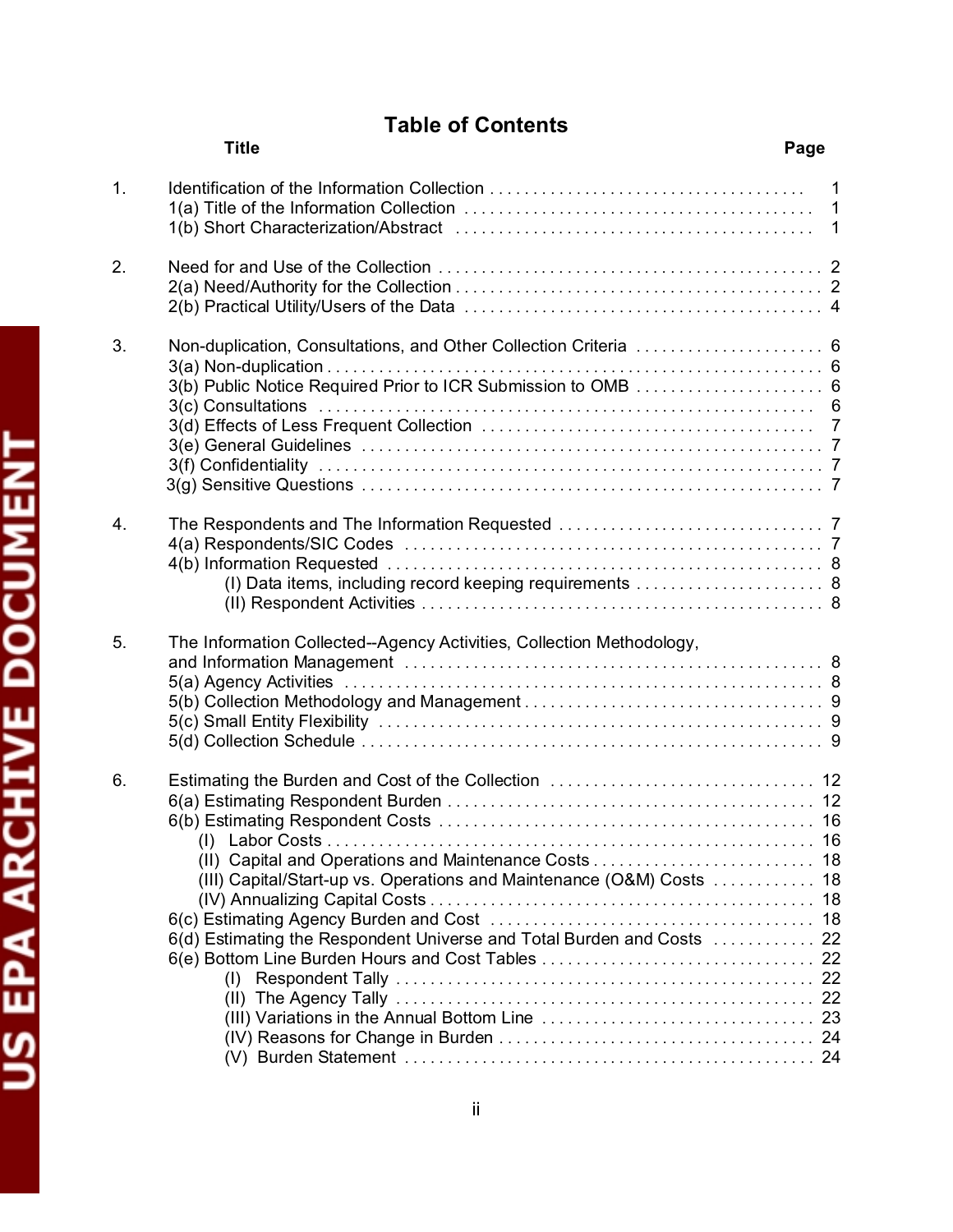## **List of Tables**

|               | Table 6-2 Respondent Universe, Total Burden and Costs  17                      |    |
|---------------|--------------------------------------------------------------------------------|----|
|               | Table 6-3 Agency Burden/Cost for CAG, Public Meeting, Public Hearing,          |    |
|               | Listening Session, Small Group Discussion and FACA Meeting Effectiveness       |    |
|               |                                                                                |    |
|               | Table 6-4 Agency Burden/Cost for CAG and FACA Process Effectiveness Surveys    |    |
|               |                                                                                |    |
|               | Table 6-5 Agency Burden/Cost for Public Meeting, Public Hearing and Listening  |    |
|               |                                                                                |    |
|               | Table 6-6 Agency Burden/Cost for CAG, FACA and Small Group Discussion          |    |
|               | Staff/Contractor Assessments and CAG and FACA Participant Process              |    |
|               |                                                                                |    |
|               | Table 6-7 Agency Burden/Cost for Negotiations Feedback Surveys (2 surveys)  21 |    |
|               |                                                                                |    |
|               |                                                                                |    |
|               |                                                                                |    |
|               | Exhibits - EPA Survey Instruments and Associated Materials  25                 |    |
| 1.            |                                                                                |    |
| a)            |                                                                                |    |
| b)            |                                                                                |    |
| c)            | Questionnaire for Feedback on the Effectiveness of a CAG Meeting               |    |
|               |                                                                                |    |
| d)            | Questionnaire for Feedback on the Effectiveness of a CAG Meeting               |    |
|               |                                                                                |    |
| e)            | Questionnaire for Feedback on the Overall Effectiveness of a CAG               |    |
|               |                                                                                |    |
| f)            | Questionnaire for Feedback on the Overall Effectiveness of a CAG Process       |    |
|               |                                                                                |    |
|               |                                                                                |    |
| 2.            |                                                                                |    |
| a)            |                                                                                |    |
| b)            | Checklist for Administering Questionnaires and Using Results  46               |    |
| $\mathsf{c})$ | Questionnaire for Feedback on the Effectiveness of a Public Meeting            |    |
|               |                                                                                | 48 |
| d)            | Questionnaire for Feedback on the Effectiveness of a Public Meeting            |    |
|               |                                                                                | 52 |
| e)            | Questionnaire for Feedback on the Effectiveness of Public Meeting Follow-Up    |    |
|               |                                                                                | 54 |
|               |                                                                                |    |
| 3.            |                                                                                |    |
| a)            |                                                                                |    |
| b)            | Checklist for Administering Questionnaires and Using Results  60               |    |
| $\mathsf{c})$ | Questionnaire for Feedback on the Effectiveness of a Public Hearing            |    |
|               |                                                                                |    |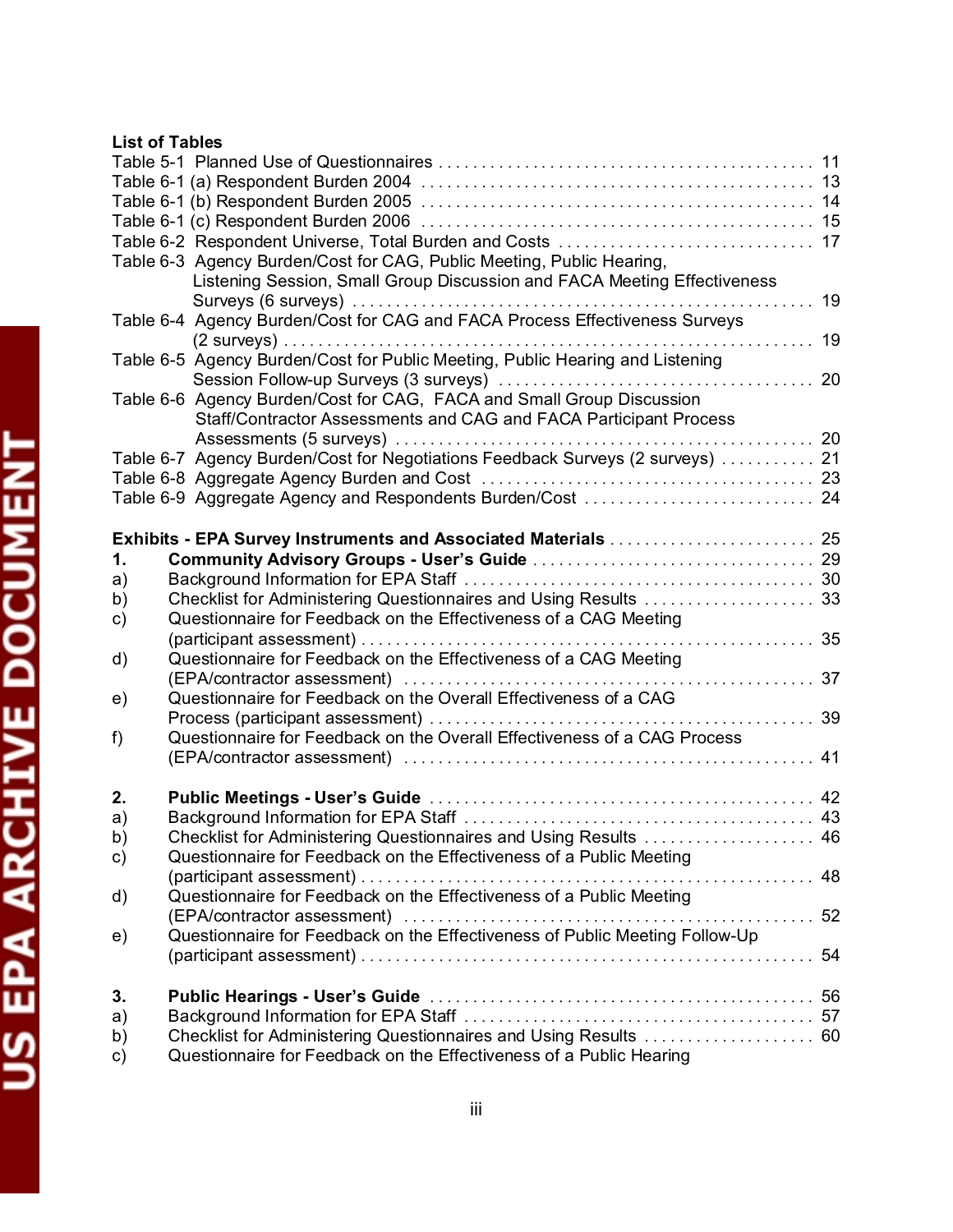|    | Questionnaire for Feedback on the Effectiveness of Public Hearing           |     |
|----|-----------------------------------------------------------------------------|-----|
| d) |                                                                             |     |
| e) | Questionnaire for Feedback on the Effectiveness of Public Hearing Follow-up |     |
|    |                                                                             |     |
| 4. |                                                                             |     |
| a) |                                                                             |     |
| b) |                                                                             |     |
| c) | Questionnaire for Feedback on the Effectiveness of a Listening Session      |     |
|    |                                                                             |     |
| d) | Questionnaire for Feedback on the Effectiveness of a Listening Session      |     |
|    |                                                                             |     |
| e) | Questionnaire for Effectiveness of Listening Session Follow-Up              |     |
|    |                                                                             |     |
| 5. | Small Discussion Group Session - User's Guide  83                           |     |
| a) |                                                                             |     |
| b) | Checklist for Administering Questionnaires and Using Results  87            |     |
| c) | Questionnaire for Feedback on the Effectiveness of a Small Discussion Group |     |
|    |                                                                             |     |
| d) | Questionnaire for Feedback on the Effectiveness of a Small Discussion Group |     |
|    |                                                                             |     |
| e) | Questionnaire for Effectiveness of Small Discussion Group Follow-Up         |     |
|    |                                                                             |     |
| 6. |                                                                             |     |
| a) |                                                                             |     |
| b) | Checklist for Administering Questionnaires and Using Results  101           |     |
| c) | Questionnaire for Feedback on Public Involvement in EPA's Stakeholder       |     |
|    |                                                                             | 103 |
| d) | Questionnaire for Feedback on Public Involvement in EPA's Stakeholder       |     |
|    |                                                                             | 106 |
| 7. | Federal Advisory Committee Act Committees - User's Guide  108               |     |
| a) |                                                                             | 109 |
| b) | Checklist for Administering Questionnaires and Using Results                | 112 |
| c) | Questionnaire for Feedback on the Effectiveness of a FACA Meeting           |     |
|    |                                                                             | 114 |
| d) | Questionnaire for Feedback on the Effectiveness of a FACA Meeting           |     |
|    |                                                                             | 116 |
| e) | Questionnaire for Feedback on the Overall Effectiveness of a FACA Process   |     |
|    |                                                                             | 117 |
| f) | Questionnaire for Feedback on the Overall Effectiveness of a FACA Process   |     |
|    |                                                                             | 119 |
| g) | Questionnaire for Feedback on the Overall Effectiveness of a FACA Committee |     |
|    |                                                                             | 122 |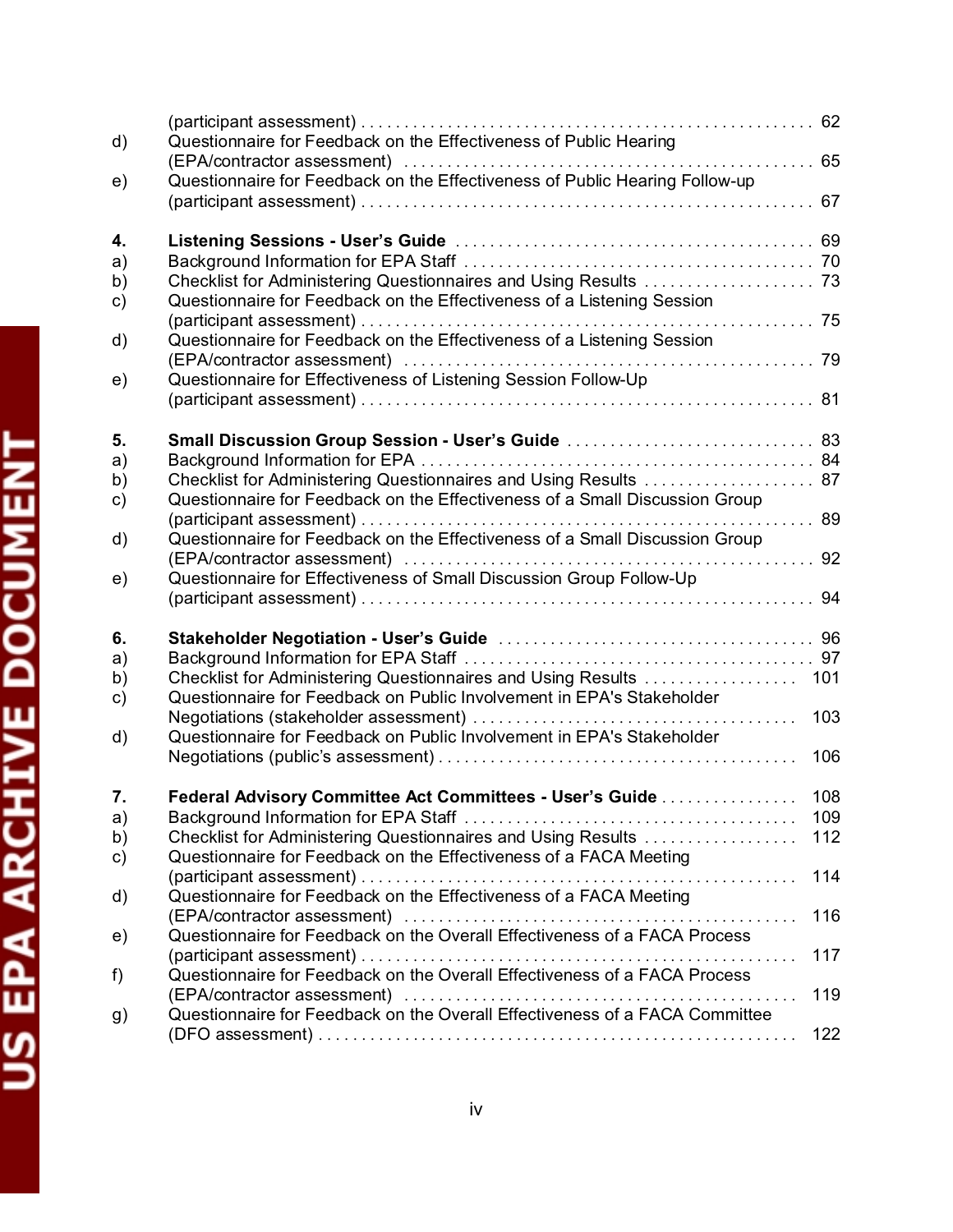## **U.S. ENVIRONMENTAL PROTECTION AGENCY VOLUNTARY FEEDBACK SURVEYS TO SUPPORT IMPROVEMENT OF EPA's PUBLIC INVOLVEMENT ACTIVITIES**

#### **1. Identification of the Information Collection**

**1(a) Title of the Information Collection:** Obtaining Feedback on Public Involvement Activities and Processes

#### **1(b) Short Characterization/Abstract**

On June 6, 2003, EPA issued its new Public Involvement Policy. Evaluation is one of the key elements in the Agency's "Framework for Implementing EPA's Public Involvement Policy." Critical to overall evaluation is feedback from participants involved in the public involvement activities. A well designed evaluation plan will make it possible for EPA to better understand: (1) if the Agency is taking the necessary steps to gather and consider public input; (2) the quality of the Agency's public involvement processes; (3) how to consistently and systematically learn and improve, and (4) how the Agency can be more accountable to the public*.*

The Environmental Protection Agency is seeking from the Office of Management and Budget (OMB) a generic clearance for public involvement activities surveys for a period of three years. The clearance will be used to conduct surveys about public involvement activities and processes. The surveys will help to identify participants' perceptions of their treatment during the activity, as well as the quality of pre-activity information, the activity and follow-up. All surveys will solicit opinions from participants in EPA public involvement activities on a voluntary basis, and will not involve "fact-finding" for the purposes of regulatory development or enforcement.

By seeking a generic clearance for a set of questions and questionnaires for each type of activity, EPA will have the flexibility to gather the views of participants and better determine the extent to which our public involvement activities meet their needs or need to be improved. EPA will not deviate from the approved questions and will report annually on the actual use of the series of surveys. The generic clearance will enable regional and program offices' staff to regularly use approved questionnaires and apply the resulting data to improve the way the Agency conducts its public involvement processes.

EPA's sponsoring organizations that use any of the various questionnaires will report their use of the survey instruments to the public involvement staff in the Office of Policy, Economics and Innovation within the Office of the Administrator. That staff has developed a Lotus Notes spreadsheet program that enables the survey users to enter data from the returned questionnaires and quickly process the results, report the findings and take appropriate action to improve their next similar sessions.

EPA estimates that users of the public involvement questionnaires (public meetings, public hearings, community advisory groups, Federal Advisory Committee Act groups, listening sessions, small discussion group sessions, stakeholder negotiations ) will request voluntary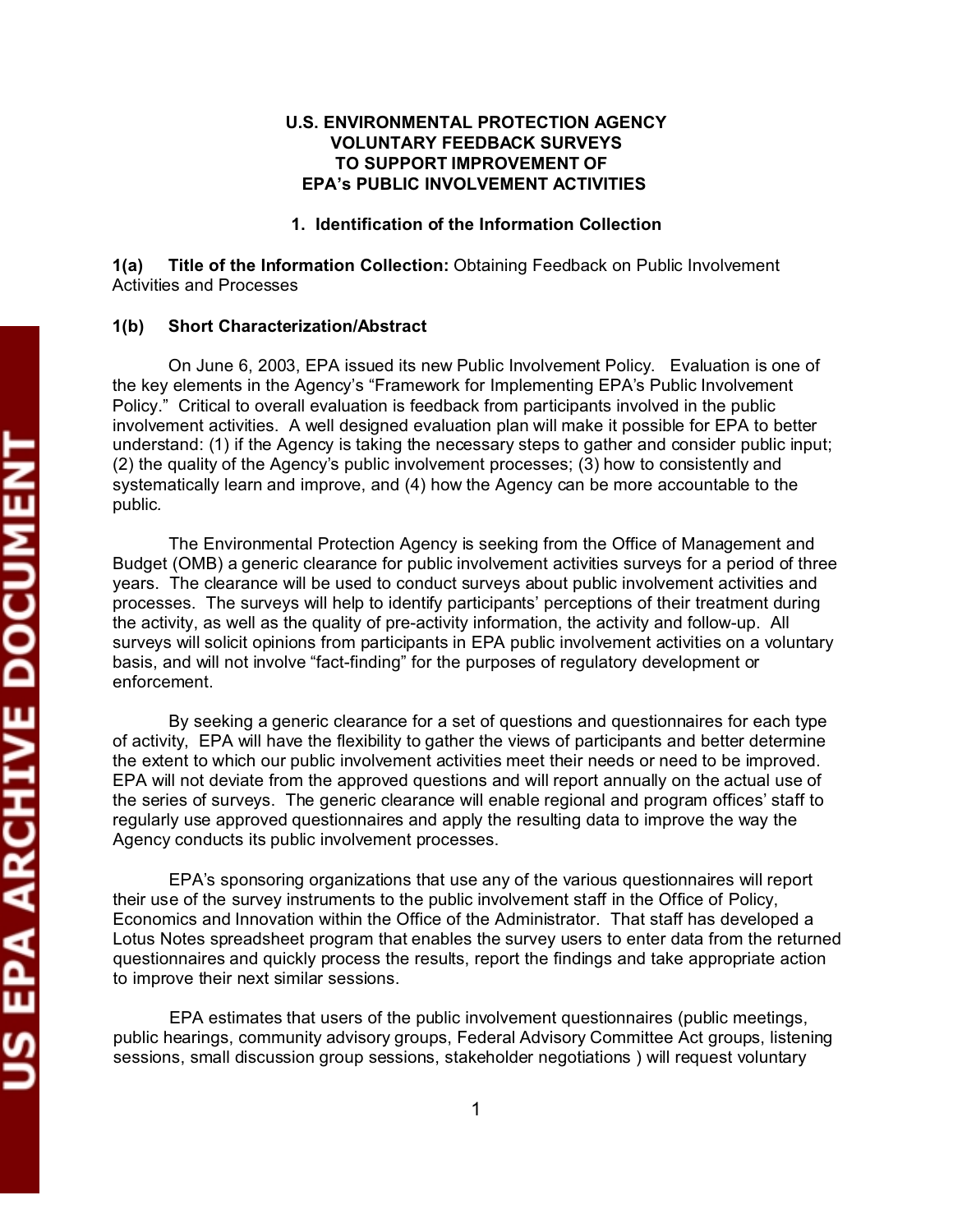responses from approximately 54,571 respondents for an estimated burden of 8,615 hours over the three-year period: 14,819 respondents and 2,343 hours in FY 2004; 18,382 respondents and 2,923 hours in FY 2005, and 21,370 respondents and 3,349 hours during FY 2006, for an average of .158 burden hours or 9.5 minutes per respondent overall.

#### **2. Need for and Use of the Collection**

#### **2a. Need/Authority for the Collection**

EPA's Public Involvement Policy states that the Assistant, Regional and Associate Administrators "Provide leadership and direction for their managers and staff by," among other responsibilities, "Evaluating the effectiveness of public involvement processes and taking action to improve these processes." To fulfill their responsibilities, the Agency's leadership and staff need a framework and tools to evaluate and measure how well EPA is implementing the policy's seven basic steps for conducting effective public involvement in both regulatory and non-regulatory processes:

- 1. Plan and budget for public involvement activities
- 2. Identify the interested and affected public
- 3. Consider providing technical or financial assistance to the public to facilitate involvement
- 4. Provide information and outreach to the public
- 5. Conduct public consultation and involvement activities
- 6. Review and use input, and provide feedback to the public
- 7. **Evaluate public involvement activities**

This ICR will be the cornerstone of a coordinated effort to track and improve the quality, effectiveness and consistency of EPA's public involvement activities and processes. Though individual programs and projects occasionally have conducted evaluations of their public involvement activities directly or through contractors, EPA has not encouraged a sustained agency-wide effort to determine the extent and quality of public involvement processes and activities and to improve their effectiveness for both participants and EPA. One of the findings of a 2003 survey of staff from a cross section of programs and regions from 39 projects was that "absent a conscientious evaluation effort, project staff are unlikely to learn from their past mistakes."

The ICR will be part of a suite of tools being developed by public involvement staff and practitioners across the Agency that staff (and other partners) can use to evaluate and measure public involvement activities on a consistent basis. That suite of tools will include:

- Commonly used performance measures to help staff and managers better identify whether public involvement practices/activities are performed and tools used appropriately, and whether they achieve the intended effects
- Training in the use of the tools, measures and techniques
- Survey/feedback templates that EPA staff can use to obtain input from the participating public for evaluating processes, activities and events
- A database/spreadsheet program enabling staff to enter data from returned questionnaires, easily determine results and determine what actions to take to improve events, activities or processes
- A central collection of evaluation instruments that EPA programs and regions have used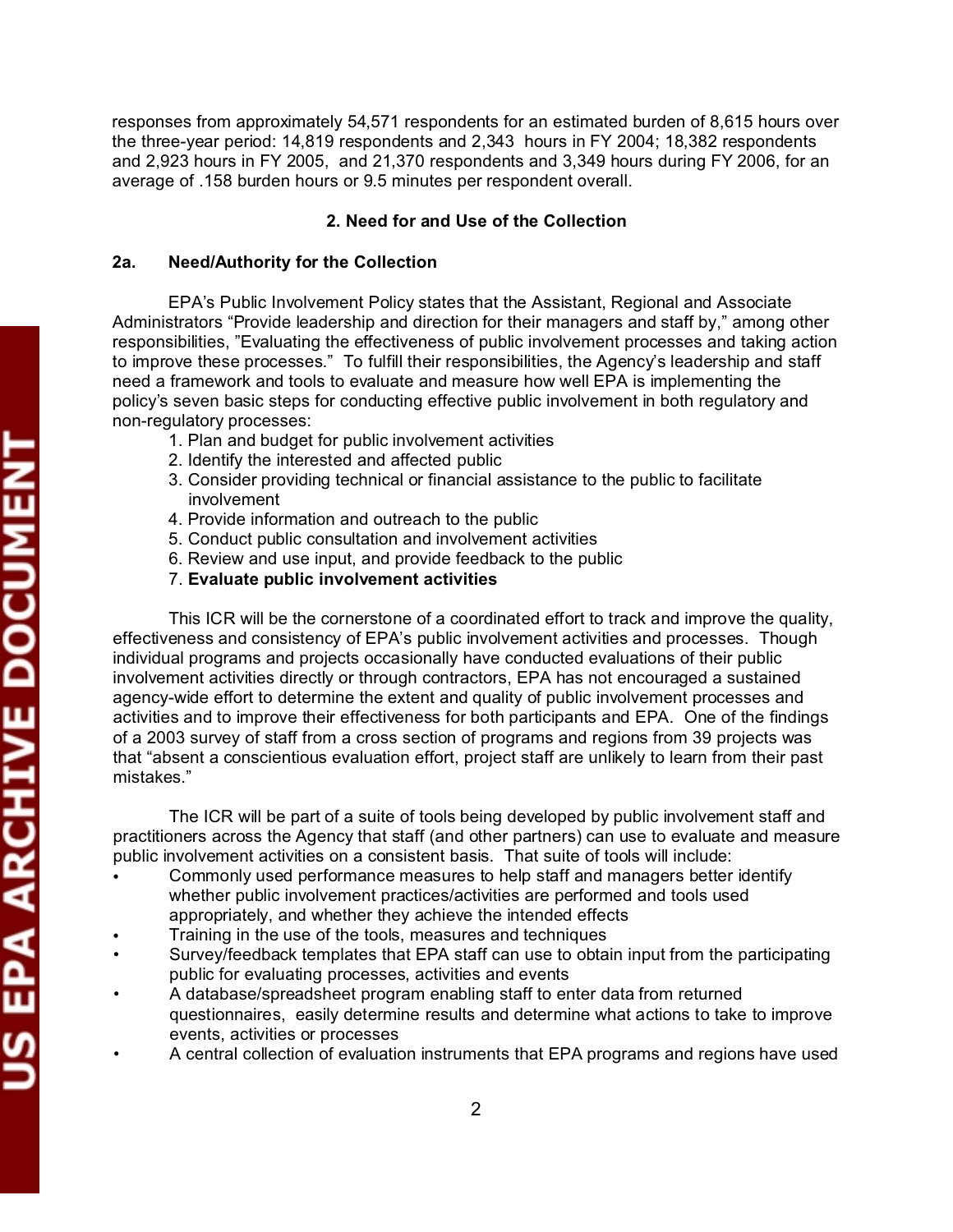to review their public involvement efforts, and

C **An OMB-approved Information Collection Request (ICR) to support gathering public involvement feedback based on a series of questionnaires that EPA staff can use to obtain input from the participating public for assessing processes, activities and events**

The Government Performance and Results Act of 1993 requires that agencies gather and use feedback. President Bush's Management Agenda underscores the need for citizencentered service delivery, increased satisfaction with government services and the ability to prove government is doing a better job through measuring outcomes. These questionnaires and the related tools will enable EPA to improve its public involvement processes, activities and events, enhance public involvement opportunities in ways the public will value and ultimately will improve EPA decision making by more consistently taking into account the values and views of the citizens we serve.

The key to building trust in a public involvement process is to pro-actively gauge participants' perceptions and aggressively act on what they say went well and what needed correction. The techniques for obtaining such feedback do not have to be complicated or difficult to administer; however, they do have to be timely and the changes made because of public input must be visible and effective.

Some of the feedback needs in public involvement parallel those in customer satisfaction. Therefore, staff developing this Public Involvement ICR used OMB's Resource Manual for Customer Surveys (dated October 1993), which provides guidance on obtaining quality survey results. They also used EPA's "Hearing the Voice of the Customer: Guidelines for Customer Feedback and Customer Satisfaction Measurement " (November 1998).

 EPA developed and used the "Guidelines" document to ensure proper design of EPA customer feedback and customer satisfaction measurement activities, increase the use and application of customer feedback, and build internal capacity to carry out those activities. The Guidelines use a five-stage model for feedback: Plan, Construct, Conduct, Analyze and Act. A long series of detailed questions supplement the Guidelines to further assist those planning on obtaining feedback. Portions of the Guidelines (available on the Internet @ http://www.epa.gov customerservice/guide.htm) will be included in public involvement feedback training.

The successful operation of the generic clearance for customer satisfaction surveys and the applications for 1997, 1999 and 2003 generic information collection requests served as the model for developing this application. Public involvement staff in the National Center for Environmental Innovation (NCEI) will develop, distribute and post on the http://www.epa.gov /publicinvolvement web site a fact sheet reflecting OMB's "Terms of Clearance" for the ICR, strongly stating restrictions on the use of this clearance. Burden will be defined on the surveys. The agency will display the OMB control number and clearance expiration date on every survey and will inform respondents of its legal significance (see 5 CFR 1320.5(b)). In addition, every questionnaire will have introductory information for staff clarifying its purpose and any use restrictions. The spreadsheet/database will also have instructions for staff use and the collection of results.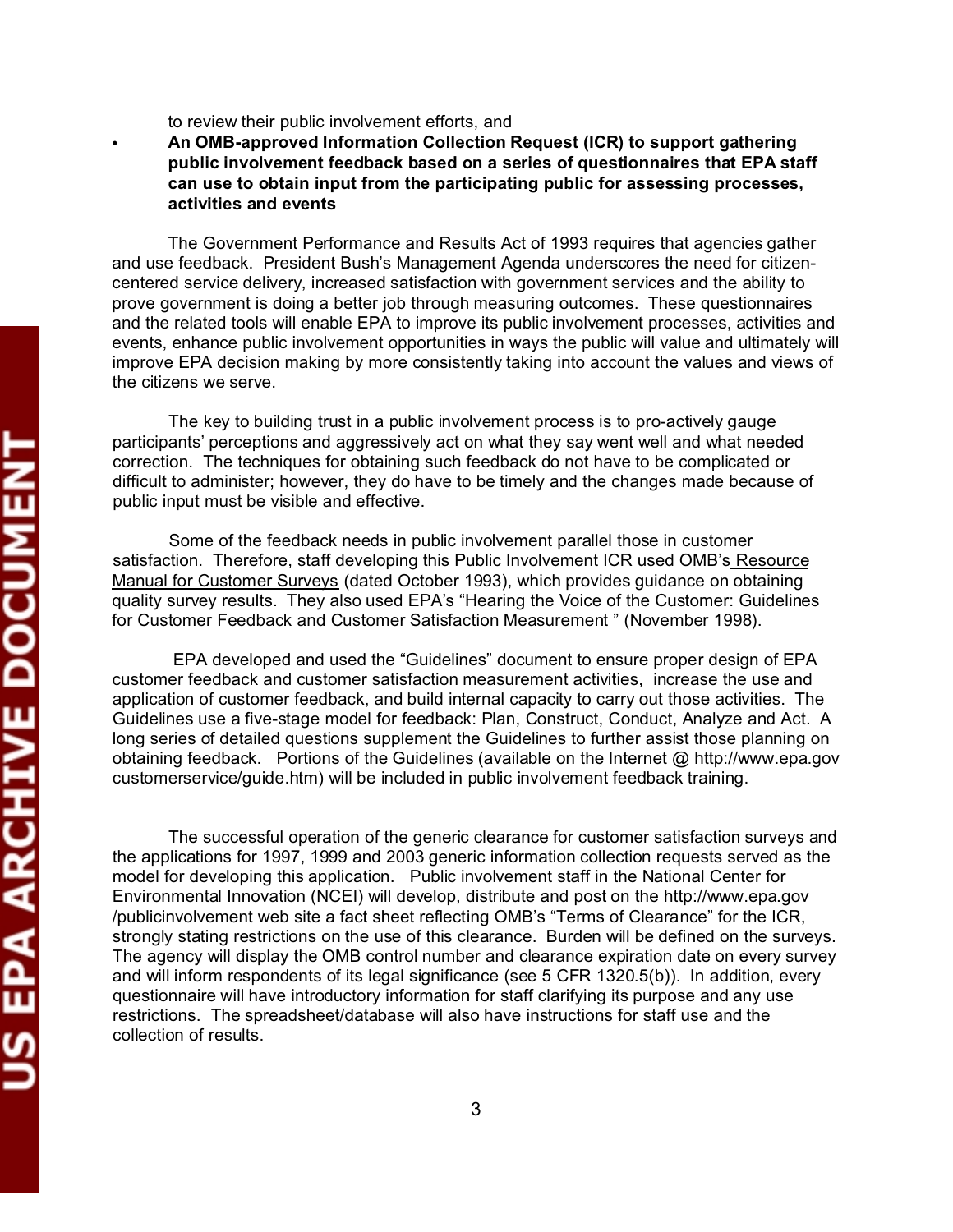#### **2(b) Practical Utility/Uses of the Data**

Information gathered from these surveys will continuously help EPA to build, validate and improve public involvement measurement systems. Survey results may be used to identify:

- 1) Needs and expectations of public involvement participants
- 2) Strengths and weaknesses of EPA involvement activities
- 3) Ideas or suggestions for improvement of EPA involvement activities from people who participate in them
- 4) Barriers to achieving improved public involvement processes and activities
- 5) Changes in what and how we measure the success of public involvement activities and processes
- 6) Common performance measures

By using these surveys, EPA personnel will be able to better define desired outcomes of public involvement processes and activities and determine whether the goals are met. For example, if achieving broad, inclusive involvement is a goal, there will be standards and questions to measure whether those involved believed that most (if not all) potential interests participated or had the opportunity to do so.

While the information will not be used for regulatory development, the results of public involvement surveys could lead to changes in those activities and in certain Agency processes and policies, and to development of additional guidance related to public involvement. Ultimately, these changes could result in citizen-driven improvements in the public involvement activities the Agency provides and the methods EPA uses to gather and consider public input.

In researching current literature for measures of success used to evaluate decision making processes and public involvement activities, EPA found many goals against which to measure attributes of processes, collaboration, decision quality, social and environmental outcomes. EPA recognizes that only retrospectively, after making a decision, can the Agency ask participants to evaluate the quality of the decision, the fairness of the process overall, or the degree to which their ideas are reflected in that decision. Measuring outcomes in the environment is much longer term and not in any way part of the work to be done under this ICR.

The Agency is determined to focus on gathering data that will enable us to improve activities that are component parts of larger decision-making processes. If we can use the information gathered to improve components of public involvement processes, people who participate in those events will have more meaningful and productive opportunities to provide input to the Agency.

Most of EPA's public involvement activities have similar components: finding the appropriate people to involve, ensuring they receive adequate notice of the opportunity to participate, providing information for their review, conducting the activity and doing follow-up after the event. In most cases asking those who participated how well EPA did [insert action ] on a scale from 1 to 6 (with 7, don't know, as the last alternate) will provide good information about what the Agency needs to improve before holding the next similar event.

The questionnaires are structured primarily to obtain quantitative data. Most questions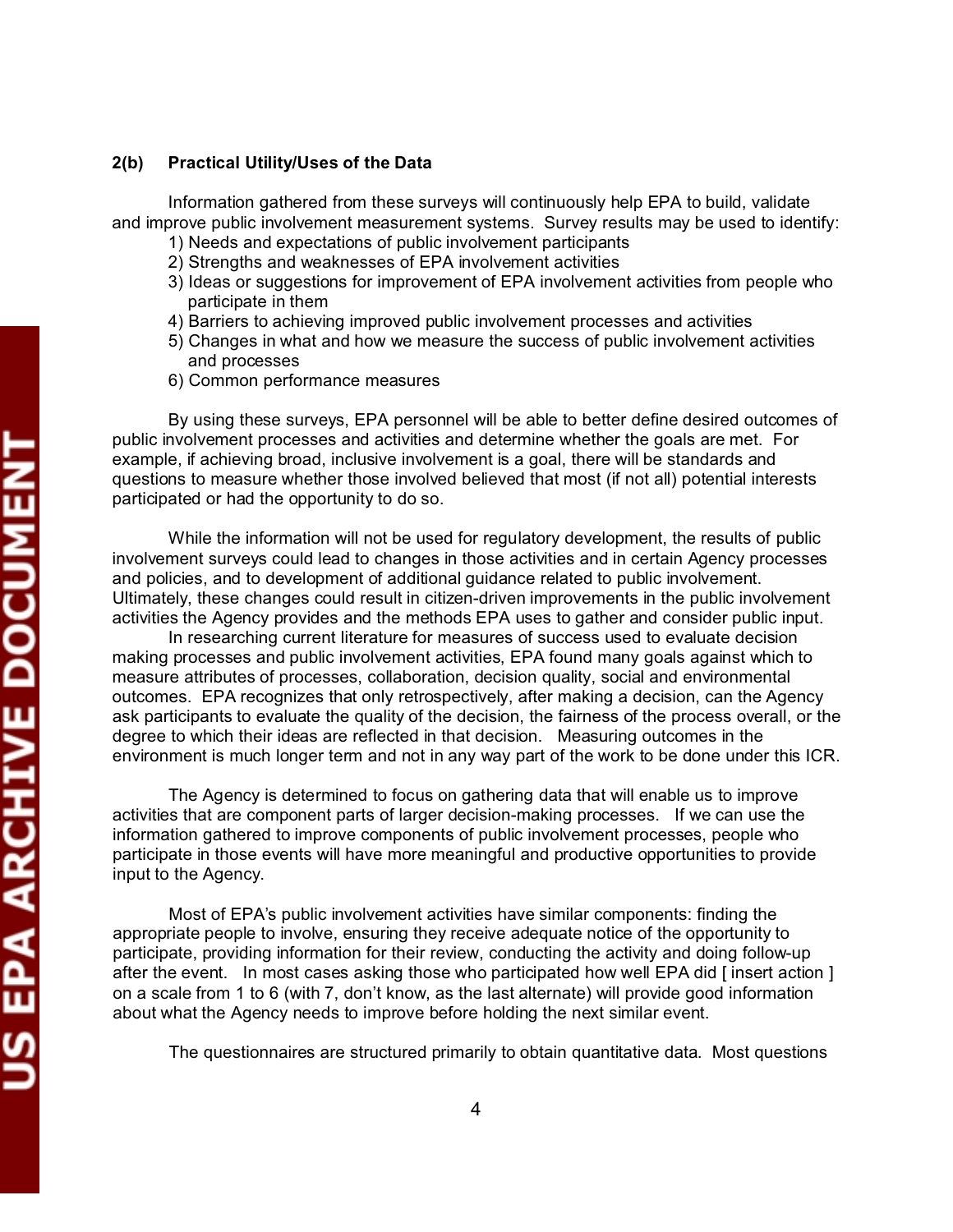are close-ended and use the Lichert Scale. EPA will also solicit some qualitative data using a small number of open-ended questions. Most of the qualitative questions ask for suggestions on how to improve an activity or process.

Achieving a performance standard of 75% positive responses (5 and above on a 6-point Lichert Scale) will be the first goal EPA uses as a measure of our success at engaging the public in Agency decision-making processes and related involvement activities. This goal will provide the necessary framework for management to use survey results.

Process questions can address the clarity of the stated goals and roles of the public and EPA, and focus on the overall process transparency. Questions address attributes of the actions leading to the event (publicity, information provision, access, etc.), the logistics (site convenience and comfort, time of day, equipment, provision for people with disabilities, etc) conduct of the event (courtesy, respect, equality, etc.) and ask for suggestions on how to improve the particular event or process. More areas covered in some of the of questionnaires follow.

## **Process**

- clear goals
- clear process
- clear roles for public and agency
- process transparency to participants

## **Appropriate people**

- diversity of views
- balance (on advisory groups)

#### **Information**

- accessibility of information and technical information
- clarity (understandable)
- quality
- timely provision of
- responsiveness to requests for

## **Conduct of event**

- courtesy
- respect
- equal treatment of all

#### $\bullet$ **Logistics**

- convenience
- timina
- length
- provision for people with disabilities

## **Effectiveness**

- each event
- overall process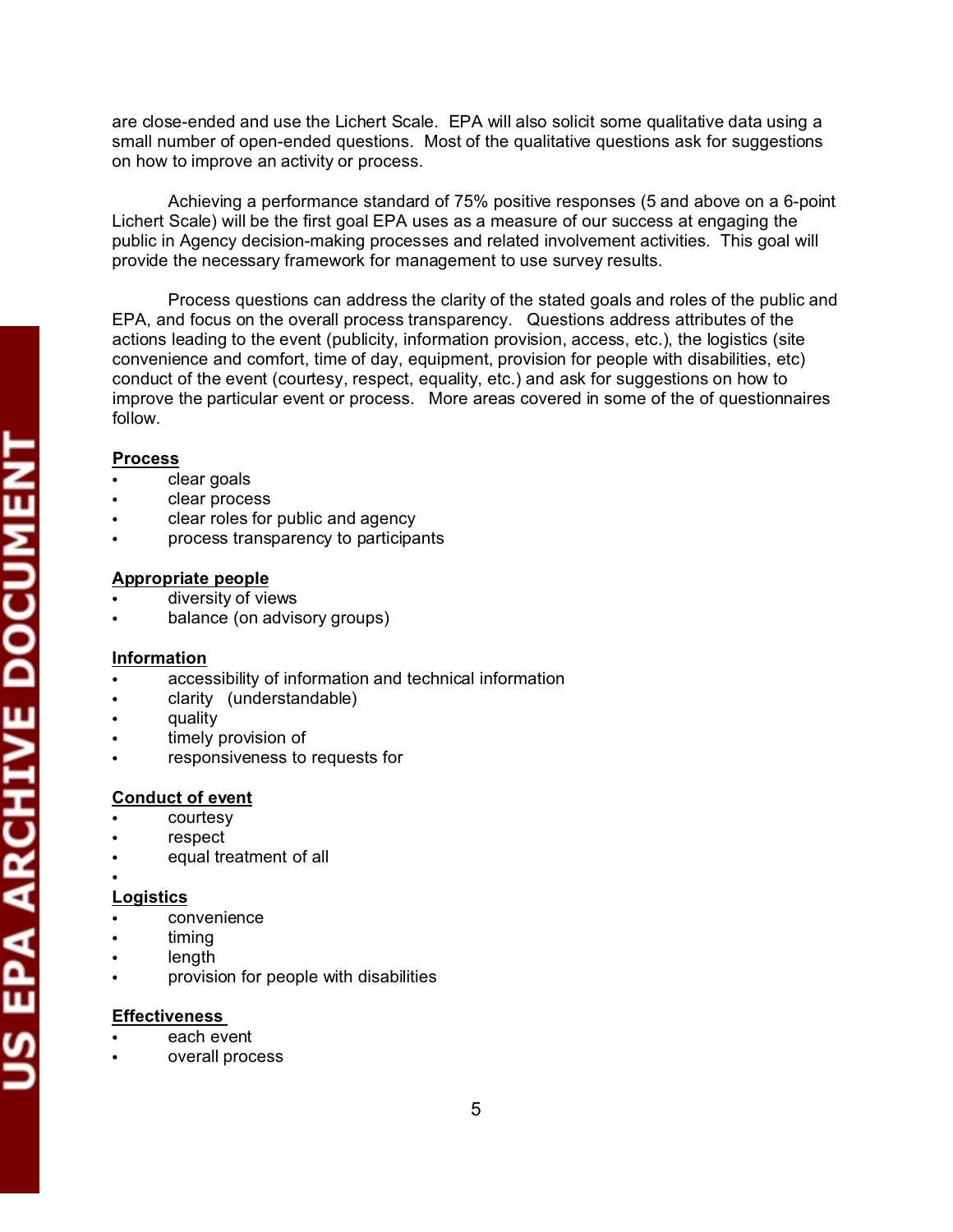- of staff or other support (FACA group, meeting facilitation)
- of technical assistance provided (FACA, CAG)
- capacity building among participants
- new alternatives from participants
- of personal participation
- otherwise unavailable information/innovative ideas/holistic views provided from participants

## **Completed process or decision**

- fair
- based on good science/good technical information
- economically and/or socially viable
- environmentally beneficial outcomes
- learning extended beyond participants to the general public (community capacity building)
- resolved conflict
- built trust
- considered public values

## **3. Non-duplication, Consultations, and Other Collection Criteria**

## **3(a) Non-duplication**

EPA staff who conduct public involvement activities will use the approved questions to learn how participants in their specific activities view various aspects of those activities. Therefore, the information collected will not overlap with other programmatic or satisfaction surveys. Every effort will be made to channel all public involvement related surveys through this ICR and to prevent misuse of this ICR for other purposes.

## **3(b) Public Notice Required Prior to ICR Submission to OMB**

EPA will conform to the requirement for public notice by publishing a preliminary and final Federal Register Notice concerning our intent under this ICR and requesting comment. On February 13, 2004 EPA published a first Federal Register Notice [Vol. 69, No. 30, OA–2003–0009, FRL–7618–8]. No comments were received.

## **3(c) Consultations**

EPA's National Center for Environmental Innovation (NCEI) public involvement staff requested input to this ICR application from practitioners across the Agency. This ICR was prepared in consultation with the Public Involvement Evaluation and Accountability Task Group of the Public Involvement Improvement Council and representatives from all organizations that responded to the opportunity to outline their possible uses of the public involvement questionnaires through the year 2006. This feedback was used to develop the estimates of staff and respondent burden. EPA contacted professional practitioners through their networks and organizations to request their comments during the period of review for the draft ICR.

## **3(d) Effects of Less Frequent Collection**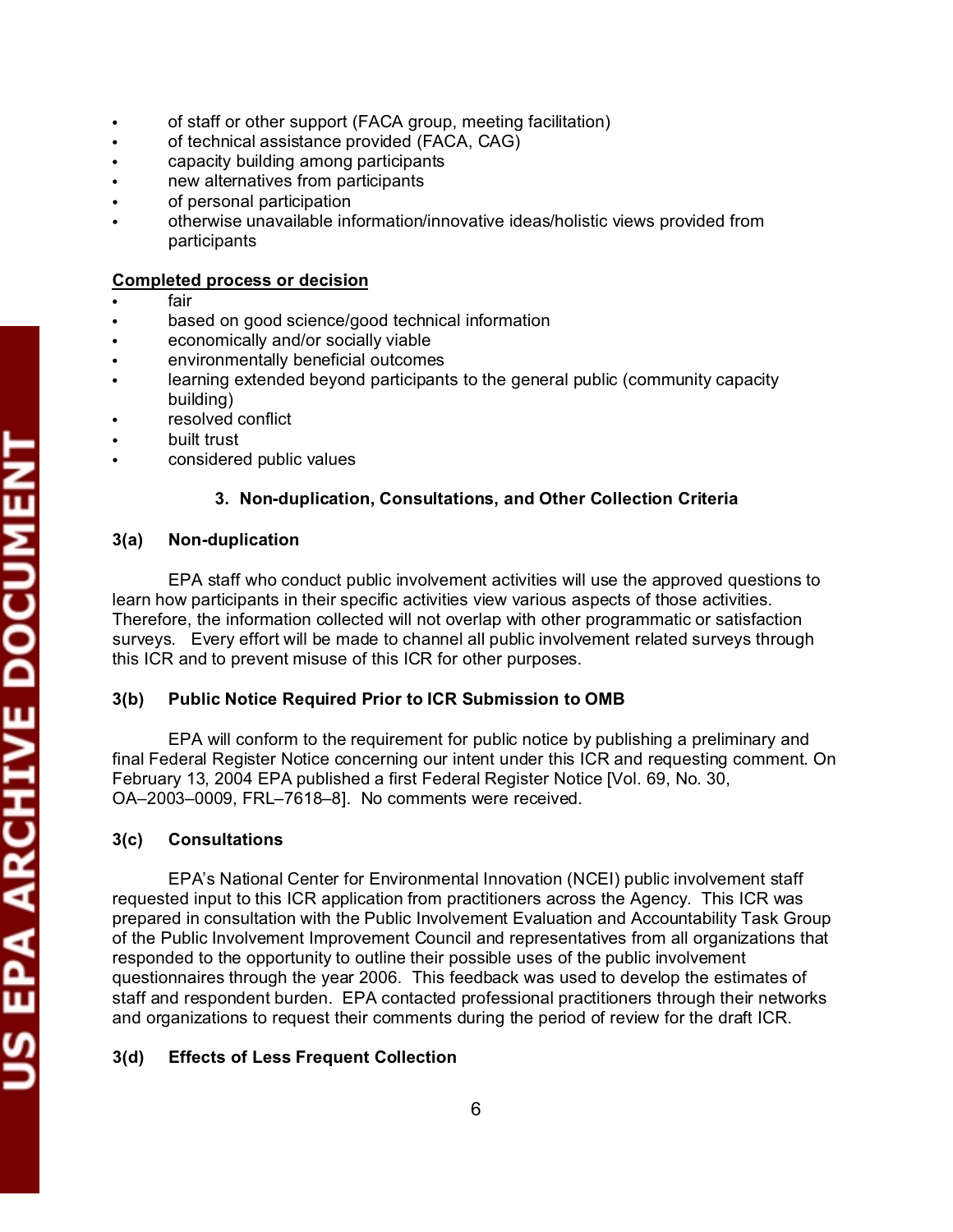This information collection could not be conducted less frequently. EPA will learn from participant reactions to and perceptions of public involvement activities that the Agency now provides in order to improve them. Programs will not survey all participants in every activity provided. There will be sufficient time between surveys to allow the actions taken in response to customer comments to show results. There are no technical or legal obstacles to reducing the burden.

#### **3(e) General Guidelines**

This ICR complies with OMB's general guidelines for the collection of information.

#### **3(f) Confidentiality**

Not applicable

#### **3(g) Sensitive Questions**

Feedback questionnaires in this ICR application will not be used to collect any sensitive data.

#### **4. The Respondents and the Information Requested**

#### **4(a) Respondents/SIC Codes**

The EPA, by the very nature of its mandate, serves very large and diverse groups that participate in our decision-making processes or could in some way be affected by EPA decisions. Participants in public involvement activities range from well known scientific experts to representatives of various interest groups, to individual business or property owners, local officials, interested young students and residents of environmental justice neighborhoods and tribal members. The term "the public" is used in the Public Involvement Policy in the broadest sense to include anyone, including both individuals and organizations, who may have an interest in an Agency decision. Appendix 2 of the Policy provides further definition:

"In addition to private individuals, "the public" includes, but is not limited to, representatives of consumer, environmental and other advocacy groups; environmental justice groups; indigenous peoples; minority and ethnic groups; business and industrial interests, including small businesses; elected and appointed public officials; the news media; trade, industrial, agricultural and labor organizations; public health, scientific and professional representatives and societies; civic and community associations; faith-based organizations; and research, university, education and governmental organizations and associations."

#### **4(b) Information Requested**

(I) Data items, including record keeping requirements

The Agency will maintain records of the surveys' use. Offices sponsoring the surveys will retain files of the surveys, responses and analysis. Since these surveys will seek to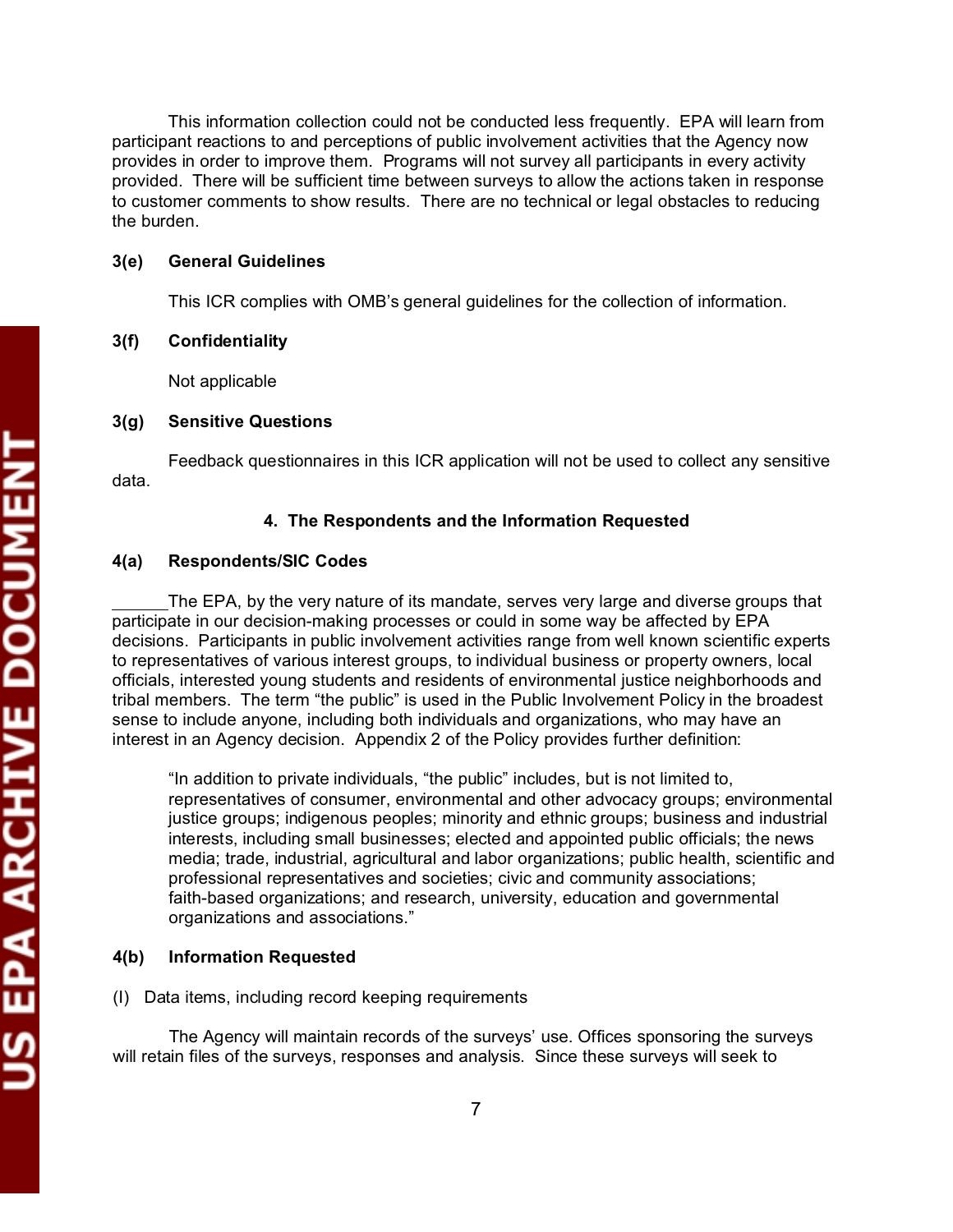measure public opinions on Agency public involvement activities, the surveys have not and will not involve respondents in extensive searching of existing sources, or reformatting information to submit to the Agency. The Agency does not anticipate any record keeping activities on the part of the public under this ICR.

## (II) Respondent Activities

EPA public involvement surveys will focus on the quality of the pre-event work, the conduct of the public participation opportunity provided and the speed and completeness of follow-up requested. All questionnaires will solicit qualitative feedback. Most questionnaires will be completed immediately following the public involvement opportunity before participants leave the event location. Several will be mailed or e-mailed to participants as follow-up to a single event or upon completion of a decision-making process. All will involve reading instructions and completing questionnaires; some will also require mailing questionnaires. The questionnaires will require ten minutes or less to complete.

## **5. The Information Collected Agency Activities, Collection Methodology, and Information Management**

## **5(a) Agency Activities.**

Agency activities associated with the collection of information include:

National Center for Environmental Innovation staff:

- Internal EPA review and approval of questionnaires (completed in 2003)
- Pretesting questionnaires submitted in this ICR application both internally and with less than 9 non-federal persons (completed 2003)

Headquarters Office/Region staff:

- C Selecting public involvement event type and the appropriate pre-approved questionnaire
- Assembling data sources (mailing lists, etc.) if necessary
- Providing copies of the questionnaire at events, or disseminating questionnaire to potential respondents after an event or process
- Gathering information from respondents
- Answering respondent questions, follow-up
- Reviewing data
- Recording submissions and analyzing results
- Preparing findings
- Storing and maintaining results
- Reporting overall results to NCEI to share internally (and possible post on the http://www.epa.gov/publicinvolvement Internet page)
- Taking actions to improve activities, events and processes

## **5(b) Collection Methodology and Information Management**

The following process will be established:

EPA's sponsoring organizations report to PI staff in the NCEI their planned use of the questionnaires; report changes in those plans.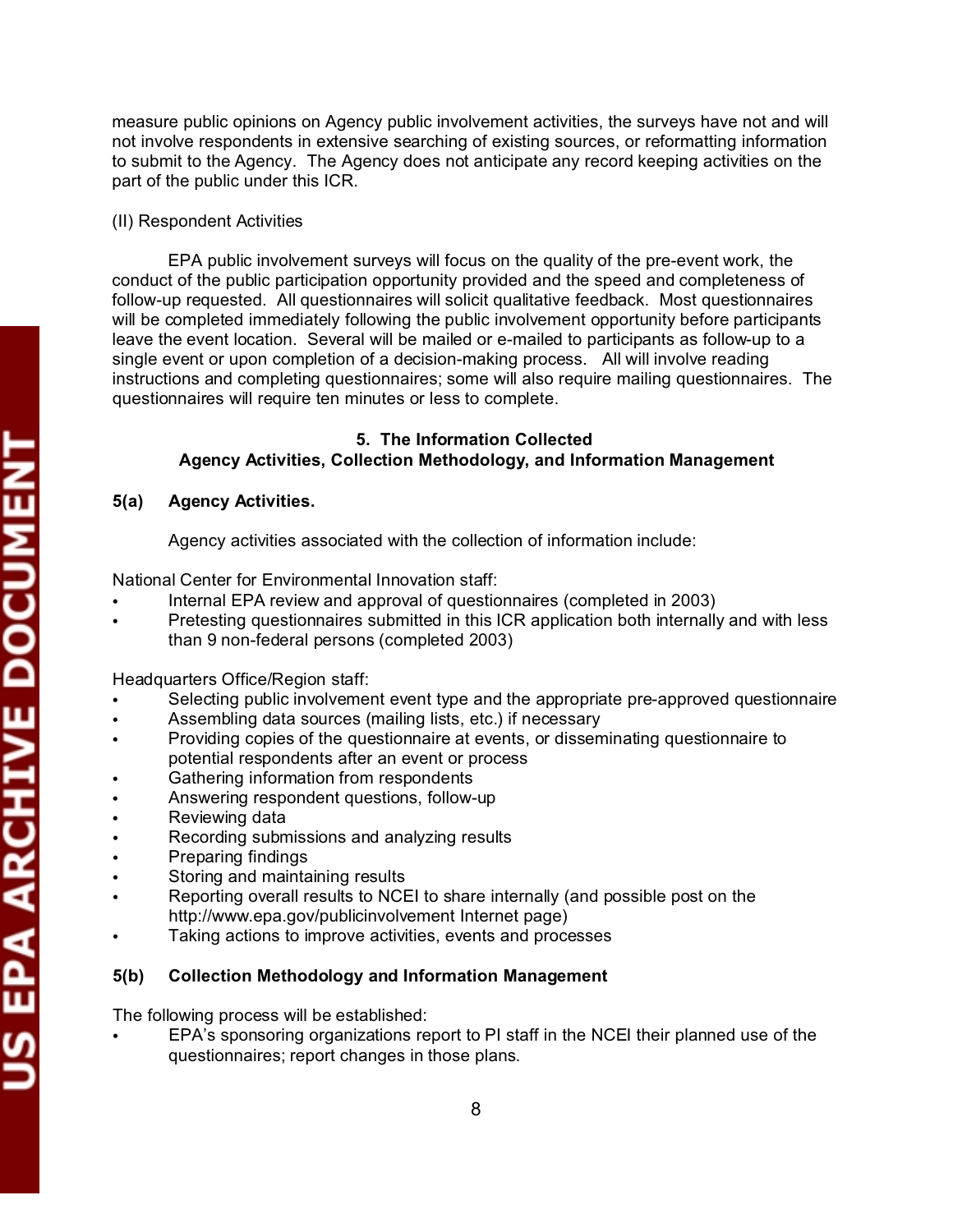- The database and spreadsheet program record the sponsoring office, point of contact, date, location, type of event and number of respondents.
- In all cases, the purpose of the surveys is to obtain feedback from participants in EPA public involvement activities and processes so EPA can consider and use their ideas to improve pubic involvement.
- Costs and burden to the Agency are estimated based on approximate time necessary for data entry and consideration of results for each questionnaire type
- Costs and burden to the respondents will be tracked using the database program to count uses of and respondents to each questionnaire.
- Complex statistical methods will not be used for the collections covered under this generic clearance. The spreadsheet/database will perform simple calculations for those who enter respondent data.
- Sponsoring organizations within EPA will maintain records of all the occasions they use the questionnaires. The database program and spreadsheet will streamline this record keeping burden. In general, survey results will be maintained for three years or until after follow-up activities have been completed.
- C EPA organizations will notify the public involvement staff in EPA's NCEI of their use of questionnaires, enter response data in the database program and periodically report follow-up actions taken based on survey results.
- The public involvement staff will share results, lessons learned and success stories with other offices and provide feedback on overall survey results. This base of experiences/ lessons-learned will be useful to state and federal partners that carry out public involvement activities and are seeking models for tracking and measuring success.
- **5 (c) Small Entity Flexibility.** Not applicable.

#### **5 (d) Collection Schedule**.

The collection schedule needs to be flexible. Public involvement event schedules often slip and can drastically change if a decision process becomes more complex or controversial than anticipated. Such changes are not predictable, so estimating with precision is difficult. Table 5-1 is a draft plan for the use of questionnaires for 2004/5 - 2006/7 (depending on approval date).

This application is based solely on good faith estimates that follow. The burden estimate is not precise since EPA has never before attempted to coordinate obtaining feedback from participants in involvement events across all programs and regions. The number of surveys and the actual burden could be quite small during the first year and build as offices and regions see the usefulness of the data collected.

Community Advisory Groups (CAGs) are not managed by EPA; however, the Superfund community involvement coordinators work to ensure that such groups are effective. Many of the groups would welcome help in improving their meetings and may make use of the meeting feedback form. There are approximately 70 active CAGs nationwide, with an average of 15 people.

Some of the CAGs meet as often as monthly; others meet only once a quarter. Were about 30% of the groups to use the forms every other meeting (6 or 2 times annually), there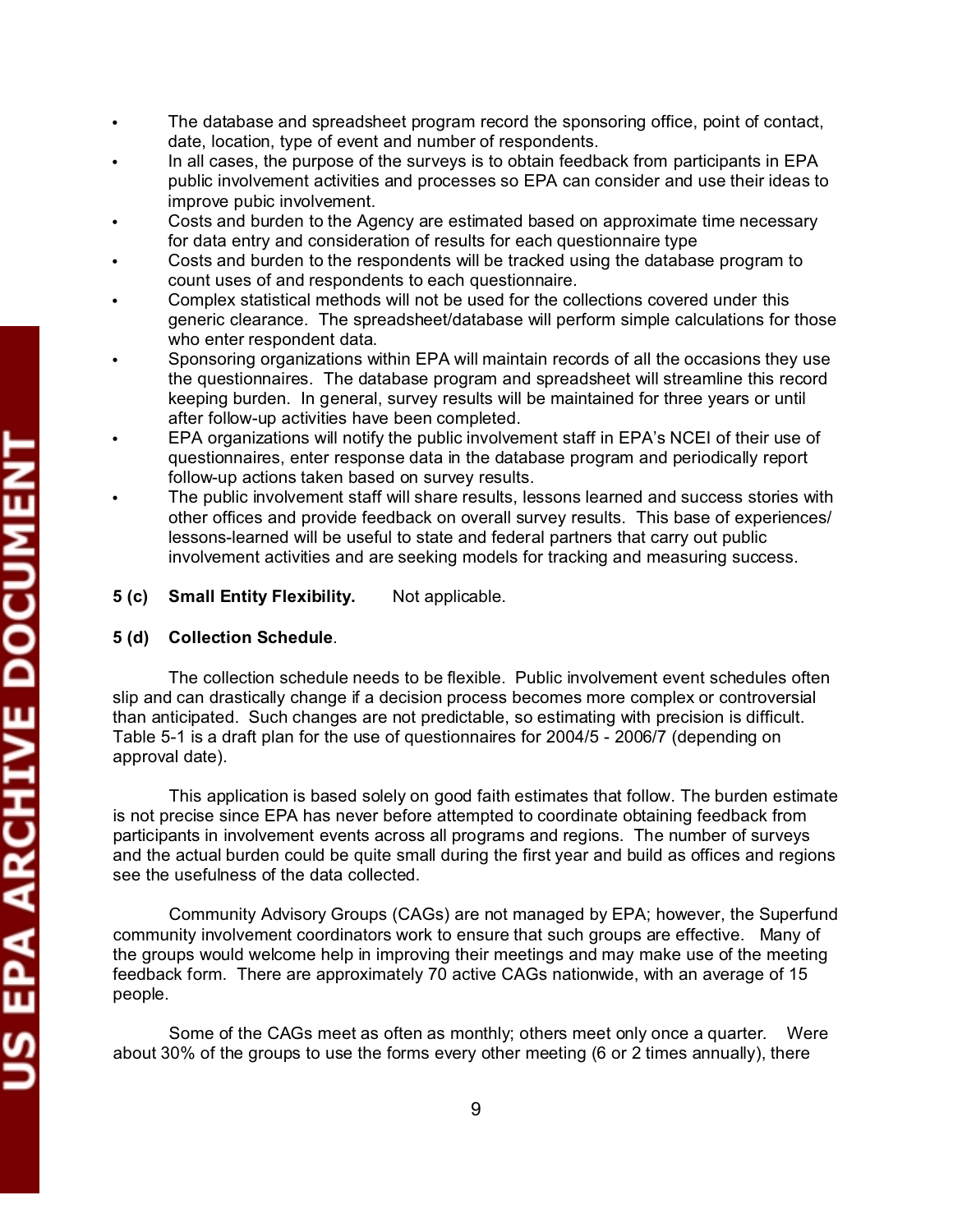could be up to 21 groups using the surveys (30% of  $70 = 21$ ). Of the 21 groups, eleven may use the survey 6 times; ten may use it two times equaling 86 uses  $(11 \times 6 + 10 \times 2 = 86)$  of the meeting survey. Were 30% of the groups to use the process effectiveness survey once a year, there could be 21 uses annually. Based on those projected uses, respondent estimates would equal 1605 respondents (86 x15 (1290) + 21 X 15 (315)). We project slight increases in use as CAG managers make meeting and process improvements and more groups choose to use the questionnaires.

EPA issues approximately 150 rules each year. Publication of a Federal Register Notice requesting public comment is required; sometimes public hearings are required; sometimes they are requested (RCRA). For the majority of rules and regulations, public comment is the only involvement activity. If one hearing were held for 30 of the rules (20%), and the feedback surveys were distributed at 50% of the events held, there would be approximately 15 uses of the public hearings survey the first year. There would be many fewer uses of the follow-up survey, perhaps as few as 5. Annually we project a steady, small increase in use for both instruments.

EPA's Center for Conflict Resolution and Prevention (CCRP) has a contract vehicle for agency-wide use that enables organizations to request services for convening and facilitating public involvement activities. The activities can be meetings, hearings, small group workshops/ discussions, listening sessions, FACA sessions, negotiations, etc. The mix of activities changes from year to year.

Based on rough estimates, and the expectation that contractors will be required (by the terms of the contract) to do formative evaluation, and to consider using the approved forms to obtain ongoing participant feedback to help gauge their success, we estimate contractors will distribute the various surveys to participants as many as 275 times. This estimate is based on the past history of the three five-year contracts. During each contract cycle there is a steady build up to approximately 100 active task orders in year three, and then a slow decline in the number of active task orders until the end of year five. The contract is about to be renewed.

About 40% of the 100 task orders support contractors who do mediation and other alternative dispute resolution techniques; the remaining 60% are for public involvement activities. Of the 60 task orders, approximately 50 focus on a single project; the remaining ten average five projects each  $(50 + 10 \times 5 = 100 \text{ projects})$ . Of the 100 projects, approximately 50 hold only one public involvement event; the remaining 50 have three to six events. If all contractors are asked to distribute the surveys following all events, up to 275 uses are projected (50 + 50 X 4.5 (events)).

EPA does not believe that it is realistic to expect that every contractor will distribute the surveys after every event to assess its effectiveness however, and will not require that they do so. We project about 70 - 90 uses per year of the various event surveys and we believe that contractors will administer fewer of the post event follow-up surveys under the 100 active task orders of the CCRP.

In addition to preparing surveys for participants, meeting and process effectiveness surveys were prepared for EPA staff and/or their contractors working directly on EPA's behalf (e.g., in a facilitation or significant oversight role) to obtain their perspectives on public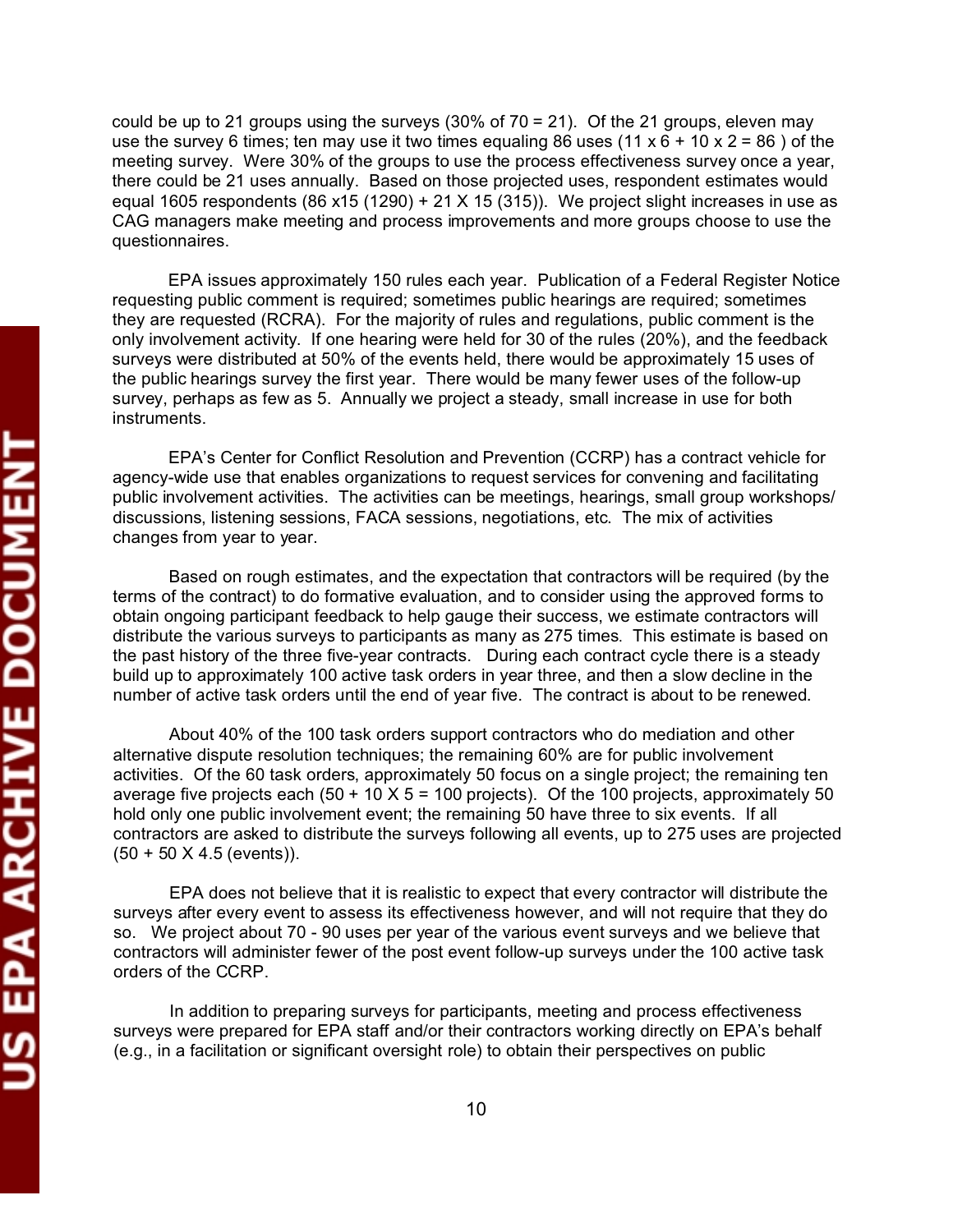involvement events. We intend to have contractors complete these forms at the end of meetings occasionally, at the end of a costly or complex process, or when a Federal Advisory Committee Act (FACA) advisory group is dissolved or finishes a long term project, particularly if a contractor has been involved throughout a multi-year process. Estimates include a few such assessments. Without contractor support, offices and regions sponsor the same types of events under community-based, watershed, voluntary, environmental justice, tribal and other types of projects and programs. Without an Agency-wide requirement to use the forms for a specific percent of all public involvement activities, EPA organizations will not widely adopt and use the surveys. However, if those who do so show continuous improvement in event outcomes and participant satisfaction, staff's voluntary use of the surveys should increase. Estimates reflect that expectation. We estimate that EPA/contractor use of the surveys will equal approximately 90 to 110 uses per year. 1

EPA has 26 FACA advisory groups, each with a designated federal official (DFO). Most FACAs are long term standing groups that provide advice on a wide variety of topics to programs and the Agency. Based on the number of meetings held annually in fiscal years 2000 through 2003 (reported in GSA database www.fido.gov/faca database), the annual average is 150 meetings. Were 60 percent of the events followed by use of the meeting questionnaire, we estimate approximately 90 uses of the FACA meeting effectiveness survey in the second year, slightly fewer (86) in 2004; slightly more (100) in 2006.

Until a FACA ends or a specific task of FACA input ends, there is no use for the process effectiveness questionnaire. Over the past four years 308 FACA reports with recommendations were issued. Since the number has been steadily decreasing (from 118 to 48), rather than use an average, we project a continued decline to not more than 40 reports in 2004. Annually, we expect not more than 15 uses of the process effectiveness questionnaire.

Annually, 26 DFOs will receive a request to assess the usefulness of their FACA's advice. (This survey does not require OMB approval since it is a federal official responding.)

| Questionnaires                                 | <b>Number of Uses</b> |      |      |  |
|------------------------------------------------|-----------------------|------|------|--|
|                                                | 2004                  | 2005 | 2006 |  |
| <b>Community Advisory Group Questionnaires</b> |                       |      |      |  |
| Meeting effectiveness (participant)            | 86                    | 90   | 100  |  |
| Meeting effectiveness (EPA/contractor)*        | 20                    | 20   | 20   |  |
| Process effectiveness (participant)            | 21                    | 23   | 25   |  |
| Process effectiveness (EPA/contractor)         | 5                     | 6    |      |  |
| <b>Public Meetings</b>                         |                       |      |      |  |

| Table 5 - 1 Planned Use of Questionnaires |  |  |  |  |
|-------------------------------------------|--|--|--|--|
|-------------------------------------------|--|--|--|--|

 $1$ To simplify the burden and cost estimates, and because we are unclear as to this point as to the ratio of the number of EPA versus representative contractors who will be using the questionnaires, we prepared all EPA/contractor questionnaires as if they were for non-federal respondents. The only assessment for which we did not develop a burden assessment is the questionnaire prepared for designated federal officials under FACA, who will be used only by EPA (non-federal) staff.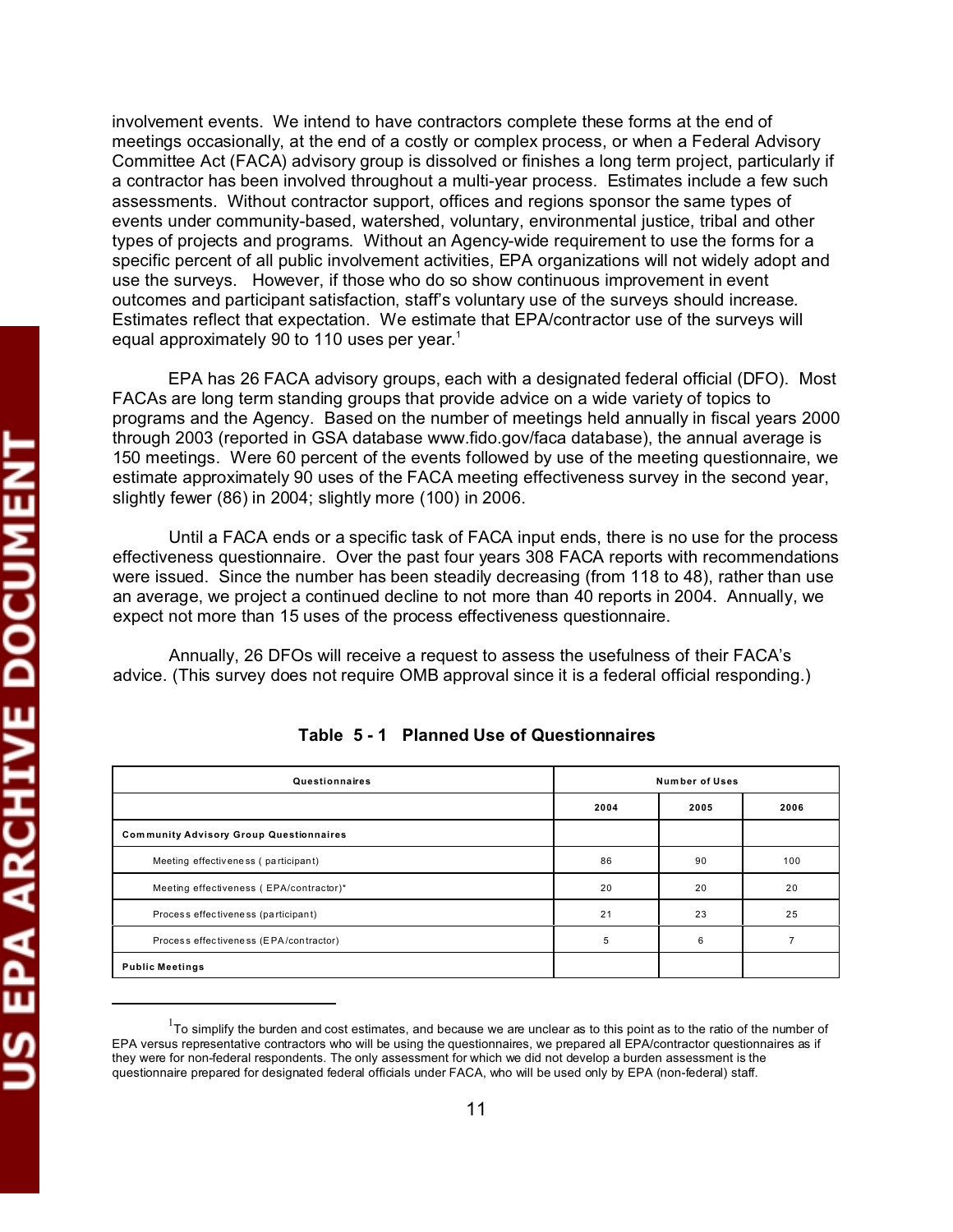| Meeting Effectiveness (participant)               | 100            | 130            | 150            |
|---------------------------------------------------|----------------|----------------|----------------|
| Meeting Effectiveness (EPA/contractor)            | 25             | 35             | 45             |
| Post Meeting Follow-up (participant)              | 20             | 25             | 30             |
| <b>Public Hearings</b>                            |                |                |                |
| Hearing Effectiveness (participant)               | 15             | 20             | 25             |
| Hearing Effectiveness (EPA/contractor)            | $\overline{4}$ | 8              | 10             |
| Post-Hearing Follow-up (participant)              | 5              | 10             | 12             |
| <b>Listening Sessions</b>                         |                |                |                |
| Listening Session Effectiveness (participant)     | 20             | 30             | 35             |
| Listening Session Effectiveness (EPA/contractor)  | 5              | $\overline{7}$ | 9              |
| Post-Session Follow-up (participant)              | 10             | 15             | 20             |
| <b>Small Group Discussion/Workshop Sessions</b>   |                |                |                |
| Discussion Session Effectiveness (participant)    | 20             | 25             | 30             |
| Discussion Session Effectiveness (EPA/contractor) | 10             | 10             | 10             |
| Post-Session Follow-Up (participant)              | 5              | 5              | 5              |
| <b>Stakeholder Negotiations</b>                   |                |                |                |
| Stakeholder Participants (participant)            | $\overline{2}$ | 3              | 4              |
| <b>Public Contributors</b>                        | $\overline{2}$ | 3              | $\overline{4}$ |
| <b>Federal Advisory Committee Act Groups</b>      |                |                |                |
| Meeting effectiveness (participant)               | 86             | 90             | 100            |
| Meeting effectiveness (EPA/contractor)            | 30             | 30             | 30             |
| Process effectiveness (participant)               | 15             | 15             | 15             |
| Process effectiveness (EPA/contractor)            | $\overline{2}$ | $\overline{2}$ | 2              |
| DFO annual assessment**                           | 26             | 26             | 26             |

\* EP A/contractor question naires were prepared as if they were for non-federal respondents. Only those contractors acting directly on behalf of EPA are qualified to fill out the EPA/contractor assessment questionnaires.

\*\* EPA may also use the DFO FACA assessment that OMB approved in GSA's 2002 application for all federal agencies with FACA groups.

#### **6. Estimating the Burden and the Cost of the Collection**

#### **6(a) Estimating Respondent Burden**.

Staff who developed the questionnaires did so knowing that respondent burden should be as low as possible in keeping with the Paperwork Reduction Act. The questionnaire designs are simple, convenient, easy to respond to and clear in content and purpose. At the end of a public event people are ready to start home and will not remain and respond if the questionnaires are long or complex. Therefore, questionnaires have limited scope and require a short time to complete.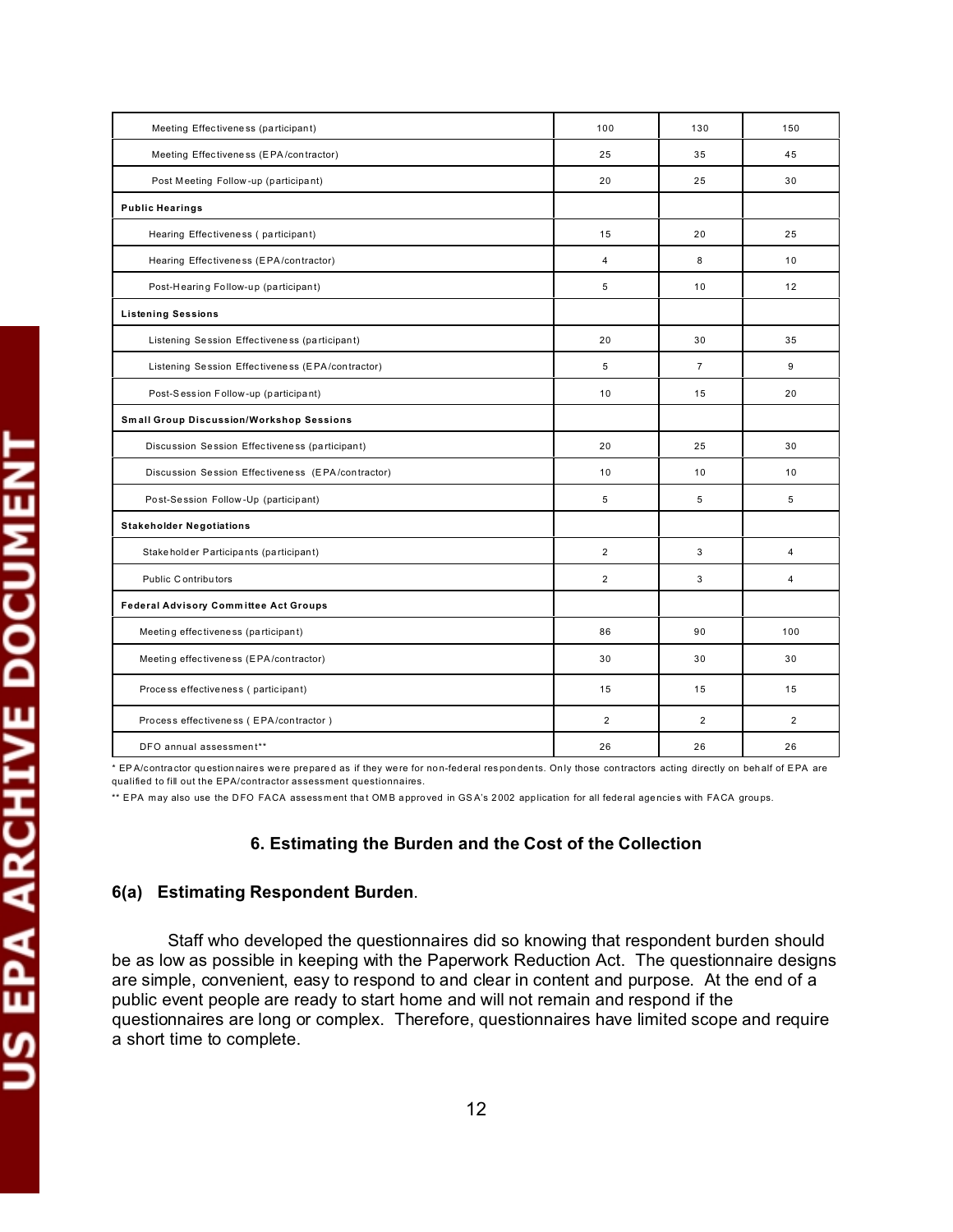Responding to the meeting and process effectiveness questionnaires (FACA, CAG, Meetings, Hearings, Listening Sessions, Small Group Discussions) averages about ten minutes. The questionnaires that focus on follow-up activities after those events take not more than 5 minutes to complete. The first stakeholder negotiation questionnaire takes 15 minutes to complete while the second requires 10 minutes. The estimate of respondent burden are shown below in Table 6-1 (a-c). The estimate of respondent burden was based on obtaining responses for questionnaire use as summarized in Table 5-1.

|                                                 | Minutes/<br>response (a) | Uses<br>(b)    | Responses/<br>use(c) | <b>Total responses</b><br>$(d=b*c)$ | <b>Burden hours</b><br>$(e= d* a/60)$ |
|-------------------------------------------------|--------------------------|----------------|----------------------|-------------------------------------|---------------------------------------|
| <b>Community Advisory Group Questionnaires</b>  |                          |                |                      |                                     |                                       |
| Meeting effectiveness (participant)             | 10                       | 107            | 15                   | 1,605                               | 267.5                                 |
| Meeting effectiveness (EPA/contractor)          | 10                       | 20             | 3                    | 60                                  | 10                                    |
| Process effectiveness (participant)             | 10                       | 21             | 15                   | 315                                 | 52.5                                  |
| Process effectiveness (EPA/contractor)          | 10                       | 5              | $\mathbf{1}$         | 5                                   | 0.8                                   |
| <b>Public Meetings</b>                          |                          |                |                      |                                     |                                       |
| Meeting Effectiveness (participant)             | 10                       | 100            | 50                   | 5,000                               | 833.3                                 |
| Meeting Effectiveness (EPA/contractor)          | 10                       | 25             | 5                    | 125                                 | 20.8                                  |
| Post Meeting Follow-up (participant)            | 5                        | 20             | 50                   | 1,000                               | 83.3                                  |
| <b>Public Hearings</b>                          |                          |                |                      |                                     |                                       |
| Hearing Effectiveness (participant)             | 10                       | 15             | 100                  | 1,500                               | 250                                   |
| Hearing Effectiveness (EPA/contractor)          | 10                       | $\overline{4}$ | 5                    | 20                                  | 3.3                                   |
| Post-Hearing Follow-up (participant)            | 5                        | 5              | 20                   | 100                                 | 8.3                                   |
| <b>Listening Sessions</b>                       |                          |                |                      |                                     |                                       |
| Session Effectiveness (participant)             | 10                       | 20             | 100                  | 2.000                               | 333.3                                 |
| Session Effectiveness (EPA/contractor)          | 10                       | 5              | 5                    | 25                                  | 4.2                                   |
| Post-Session Follow-up (participant)            | 5                        | 10             | 40                   | 400                                 | 33.3                                  |
| <b>Small Group Discussion/Workshop Sessions</b> |                          |                |                      |                                     |                                       |
| Discussion Session Effectiveness (participant)  | 10                       | 20             | 15                   | 300                                 | 50                                    |
| Session Effectiveness (EPA/contractor)          | 10                       | 10             | 4                    | 40                                  | 6.7                                   |
| Post-Session Follow-Up (participant)            | 5                        | 5              | 10                   | 50                                  | 4.2                                   |
| <b>Stakeholder Negotiations</b>                 |                          |                |                      |                                     |                                       |
| Stakeholder Participants (participant)          | 15                       | $\overline{2}$ | 12                   | 24                                  | 6.0                                   |
| Public Contributors                             | 10                       | $\overline{2}$ | 10                   | 20                                  | 3.3                                   |
| <b>Federal Advisory Committee Act Groups</b>    |                          |                |                      |                                     |                                       |
| Meeting effectiveness (participant)             | 10                       | 86             | 15                   | 1,290                               | 215                                   |
| Meeting effectiveness (EPA/contractor)          | 10                       | 30             | 20                   | 600                                 | 100                                   |

**Table 6-1 (a) Respondent Burden 2004**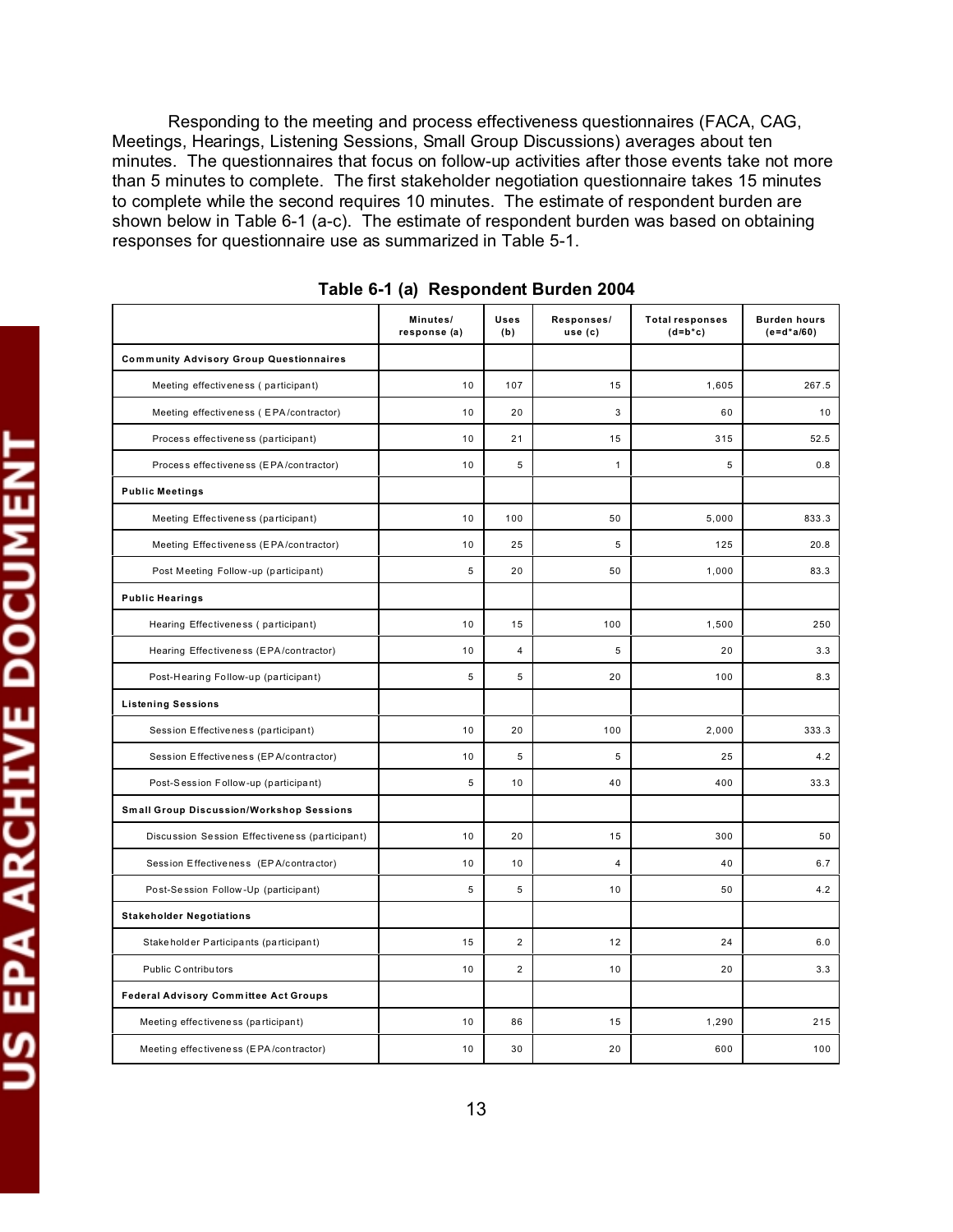| Process effectiveness (participant)    | 10               | 15  | 20                       | 300                      | 50    |
|----------------------------------------|------------------|-----|--------------------------|--------------------------|-------|
| Process effectiveness (EPA/contractor) | 10               | ົ   | 20                       | 40                       | 6.    |
| DFO annual assessment                  | <b>NO BURDEN</b> |     | $\overline{\phantom{a}}$ | $\overline{\phantom{0}}$ |       |
| 2004 Totals                            |                  | 529 |                          | 14,819                   | 2,343 |

|                                                 | Minutes/<br>response (a) | Uses<br>(b)    | Responses/<br>use(c) | <b>Total responses</b><br>$(d=b*c)$ | <b>Burden hours</b><br>$(e= d* a/60)$ |
|-------------------------------------------------|--------------------------|----------------|----------------------|-------------------------------------|---------------------------------------|
| <b>Community Advisory Group Questionnaires</b>  |                          |                |                      |                                     |                                       |
| Meeting effectiveness (participant)             | 10                       | 90             | 15                   | 1,350                               | 225                                   |
| Meeting effectiveness (EPA/contractor)          | 10                       | 20             | 3                    | 60                                  | 10                                    |
| Process effectiveness (participant)             | 10                       | 23             | 15                   | 345                                 | 57.5                                  |
| Process effectiveness (EPA/contractor)          | 10                       | 6              | $\mathbf{1}$         | 6                                   | 1.0                                   |
| <b>Public Meetings</b>                          |                          |                |                      |                                     |                                       |
| Meeting Effectiveness (participant)             | 10                       | 130            | 50                   | 6,500                               | 1,083                                 |
| Meeting Effectiveness (EPA/contractor)          | 10                       | 35             | 5                    | 175                                 | 29.2                                  |
| Post Meeting Follow-up (participant)            | $\overline{5}$           | 25             | 50                   | 1,250                               | 104.2                                 |
| <b>Public Hearings</b>                          |                          |                |                      |                                     |                                       |
| Hearing Effectiveness (participant)             | 10                       | 20             | 100                  | 2,000                               | 333.3                                 |
| Hearing Effectiveness (EPA/contractor)          | 10                       | 8              | 5                    | 40                                  | 6.7                                   |
| Post-Hearing Follow-up (participant)            | 5                        | 10             | 20                   | 200                                 | 16.7                                  |
| <b>Listening Sessions</b>                       |                          |                |                      |                                     |                                       |
| Session Effectiveness (participant)             | 10                       | 30             | 100                  | 3,000                               | 500                                   |
| Session Effectiveness (EP A/contractor)         | 10                       | $\overline{7}$ | 5                    | 35                                  | 5.8                                   |
| Post-Session Follow-up (participant)            | 5                        | 15             | 40                   | 600                                 | 50                                    |
| <b>Small Group Discussion/Workshop Sessions</b> |                          |                |                      |                                     |                                       |
| Discussion Session Effectiveness (participant)  | 15                       | 25             | 15                   | 375                                 | 93.8                                  |
| Session Effectiveness (EPA/contractor)          | 10                       | 10             | 4                    | 40                                  | 6.7                                   |
| Post-Session Follow-Up (participant)            | 5                        | 5              | 10                   | 50                                  | 4.2                                   |
| <b>Stakeholder Negotiations</b>                 |                          |                |                      |                                     |                                       |
| Stake holder Participants (participant)         | 15                       | 3              | 12                   | 36                                  | 9.0                                   |
| <b>Public Contributors</b>                      | 10                       | 3              | 10                   | 30                                  | 5.0                                   |
| <b>Federal Advisory Committee Act Groups</b>    |                          |                |                      |                                     |                                       |
| Meeting effectiveness (participant)             | 10                       | 90             | 15                   | 1,350                               | 225                                   |
| Meeting effectiveness (EPA/contractor)          | 10                       | 30             | 20                   | 600                                 | 100                                   |
| Process effectiveness (participant)             | 10                       | 15             | 20                   | 300                                 | 50                                    |

## **Table 6-1 (b) Respondent Burden 2005**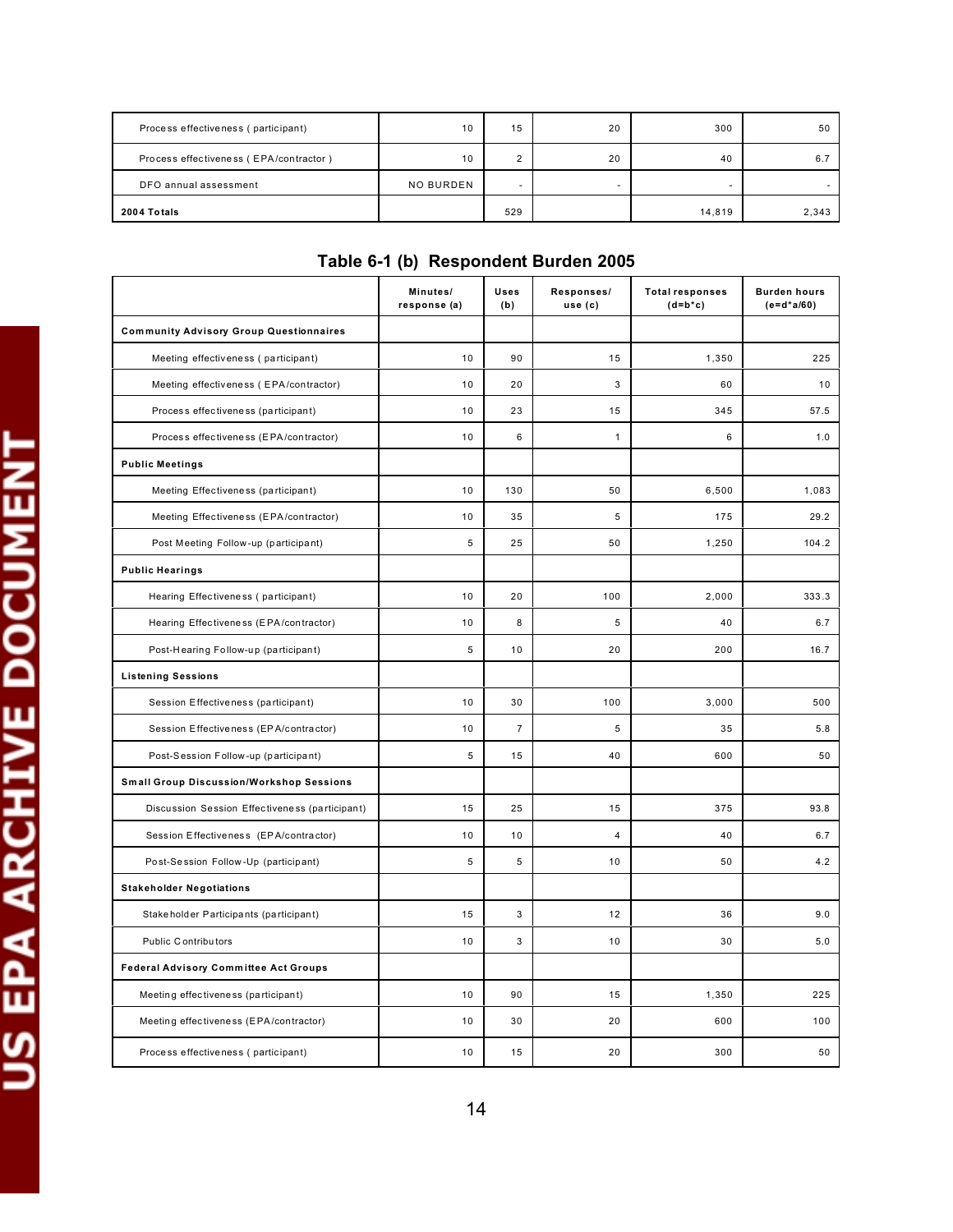| Process effectiveness (EPA/contractor) | 10               |     | 20 | 40     | ĥ.<br>v. |
|----------------------------------------|------------------|-----|----|--------|----------|
| DFO annual assessment                  | <b>NO BURDEN</b> |     |    |        |          |
| 2005 Totals                            |                  | 602 |    | 18,382 | 2,923    |

|                                                 | Minutes/<br>response (a) | Uses<br>(b)    | Responses/<br>use (c) | <b>Total responses</b><br>$(d=b*c)$ | <b>Burden hours</b><br>$(e= d* a/60)$ |
|-------------------------------------------------|--------------------------|----------------|-----------------------|-------------------------------------|---------------------------------------|
| <b>Community Advisory Group Questionnaires</b>  |                          |                |                       |                                     |                                       |
| Meeting effectiveness (participant)             | 10                       | 100            | 15                    | 1,500                               | 250                                   |
| Meeting effectiveness (EPA/contractor)          | 10                       | 20             | 3                     | 60                                  | 10                                    |
| Process effectiveness (participant)             | 10                       | 25             | 15                    | 375                                 | 62.5                                  |
| Process effectiveness (EPA/contractor)          | 10                       | $\overline{7}$ | $\mathbf{1}$          | $\overline{7}$                      | 1.2                                   |
| <b>Public Meetings</b>                          |                          |                |                       |                                     |                                       |
| Meeting Effectiveness (participant)             | 10                       | 150            | 50                    | 7,500                               | 1,250                                 |
| Meeting Effectiveness (EPA/contractor)          | 10                       | 45             | 5                     | 225                                 | 37.5                                  |
| Post Meeting Follow-up (participant)            | 5                        | 30             | 50                    | 1,500                               | 125                                   |
| <b>Public Hearings</b>                          |                          |                |                       |                                     |                                       |
| Hearing Effectiveness (participant)             | 10                       | 25             | 100                   | 2,500                               | 416.7                                 |
| Hearing Effectiveness (EPA/contractor)          | 10                       | 10             | 5                     | 50                                  | 8.3                                   |
| Post-Hearing Follow-up (participant)            | 5                        | 12             | 20                    | 240                                 | 20.0                                  |
| <b>Listening Sessions</b>                       |                          |                |                       |                                     |                                       |
| Session Effectiveness (participant)             | 10                       | 35             | 100                   | 3,500                               | 583.3                                 |
| Session Effectiveness (EP A/contractor)         | 10                       | 9              | 5                     | 45                                  | 7.5                                   |
| Post-Session Follow-up (participant)            | 5                        | 20             | 40                    | 800                                 | 66.7                                  |
| <b>Small Group Discussion/Workshop Sessions</b> |                          |                |                       |                                     |                                       |
| Discussion Session Effectiveness (participant)  | 10                       | 30             | 15                    | 450                                 | 75                                    |
| Session Effectiveness (EPA/contractor)          | 10                       | 10             | $\overline{4}$        | 40                                  | 6.7                                   |
| Post-Session Follow-Up (participant)            | 5                        | 5              | 10                    | 50                                  | 4.2                                   |
| <b>Stakeholder Negotiations</b>                 |                          |                |                       |                                     |                                       |
| Stake holder Participants (participant)         | 15                       | $\overline{4}$ | 12                    | 48                                  | 12                                    |
| <b>Public Contributors</b>                      | 10                       | 4              | 10                    | 40                                  | 6.7                                   |
| <b>Federal Advisory Committee Act Groups</b>    |                          |                |                       |                                     |                                       |
| Meeting effectiveness (participant)             | 10                       | 100            | 15                    | 1,500                               | 250                                   |
| Meeting effectiveness (EPA/contractor)          | 10                       | 30             | 20                    | 600                                 | 100                                   |
| Process effectiveness (participant)             | 10                       | 15             | 20                    | 300                                 | 50                                    |
| Process effectiveness (EPA/contractor)          | 10                       | $\overline{2}$ | 20                    | 40                                  | 6.7                                   |

## **Table 6-1 (c) Respondent Burden 2006**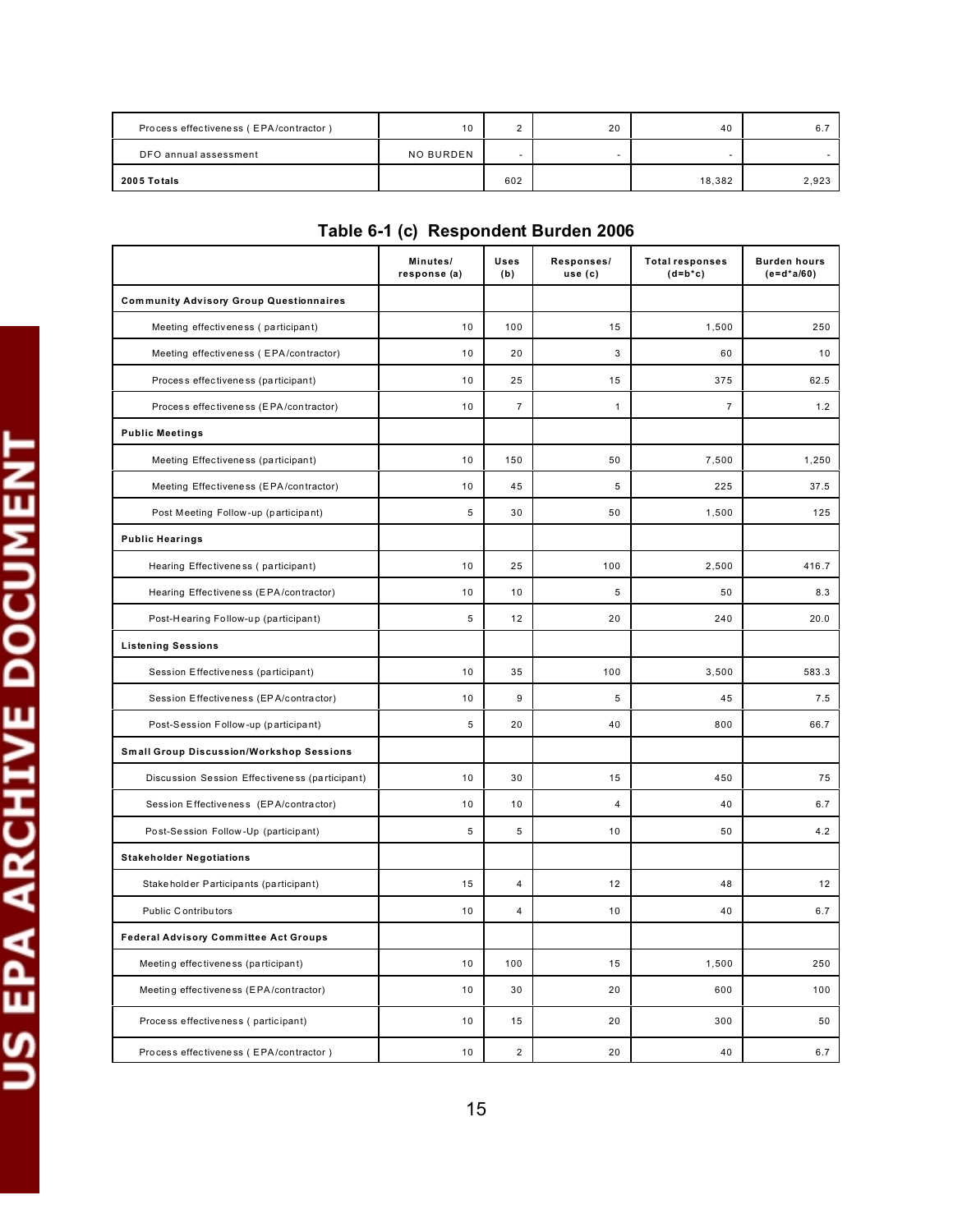| DFO annual assessment | <b>NO BURDEN</b> |     |            |       |
|-----------------------|------------------|-----|------------|-------|
| 2006 Totals           |                  | 688 | ,370<br>21 | 3,350 |

The EPA estimates respondent burden as follows: FY 2004: 2,343 hours respondent burden from 14,819 individuals; FY 2005: 2,923 hours respondent burden from 18,382 individuals; FY 2006: 3,350 hours respondent burden from 21,370 individuals. The three year total burden hours estimate is 8,616 and the total number of respondents projected is 54,571 for an average of .158 burden hours or 9.5 minutes per respondent.

## **6(b) Estimating Respondent Costs**

I Labor Costs. Since the respondents represent such a diverse group, EPA based wage estimates on the Bureau of Labor Statistics (BLS) of the U.S. Department of Labor average total compensation for "all full-time workers in private industry" as reported for March 2004.<sup>2</sup> Average total compensation (which includes benefits) equals \$26.50. EPA added 50% to this rate to reflect overhead for a wage of \$39.75.

There is no need for "developing, acquiring, or utilizing technology and systems for the purpose of collecting, validating or verifying information," "....disclosing and providing information," "adjusting the existing ways to comply with any previously applicable instructions or requirements," "training personnel to be able to respond to a collection of information," "searching data sources," nor a need for the respondents to keep records. Burden activities include only a few steps: reviewing instructions, responding and submitting (handing back or dropping into a collection box on site) or e-mailing/mailing responses when the surveys are not performed in person.

 Table 6-2 displays the total burden estimates for respondents for each type of survey and total estimated respondent costs. The average burden estimate of 0.158 hours (9.5 minutes) was derived by dividing the total hours for years one through three (8,616) by the total number of respondents projected (54,571). The average cost per response over the three-year period is estimated to be \$6.28.

|                                                | <b>Surveys</b><br>(a) | Respondents<br>(Thousands)<br>(b) | <b>Burden Hours/</b><br>Survey<br>(c) | Cost/<br><b>Survey</b><br>(d) | <b>Total Hours</b><br>$(e = b^*$<br>$1000*c)$ | <b>Total Costs</b><br>$(f=b^*$<br>$1000 * d$ |
|------------------------------------------------|-----------------------|-----------------------------------|---------------------------------------|-------------------------------|-----------------------------------------------|----------------------------------------------|
| <b>Community Advisory Group Questionnaires</b> |                       |                                   |                                       |                               |                                               |                                              |

#### **Table 6-2 Respondent Universe, Total Burden and Costs**

 $^2$ See Bureau of Labor Statistics. U.S. Department of Labor. Employer Costs for Employee Compensation. Table 11. Private industry, by occupational group and full-time and part-time status. March 2004. Accessed July 7, 2004 <http://stats.bls.gov/news.release/ecec.t11.htm>.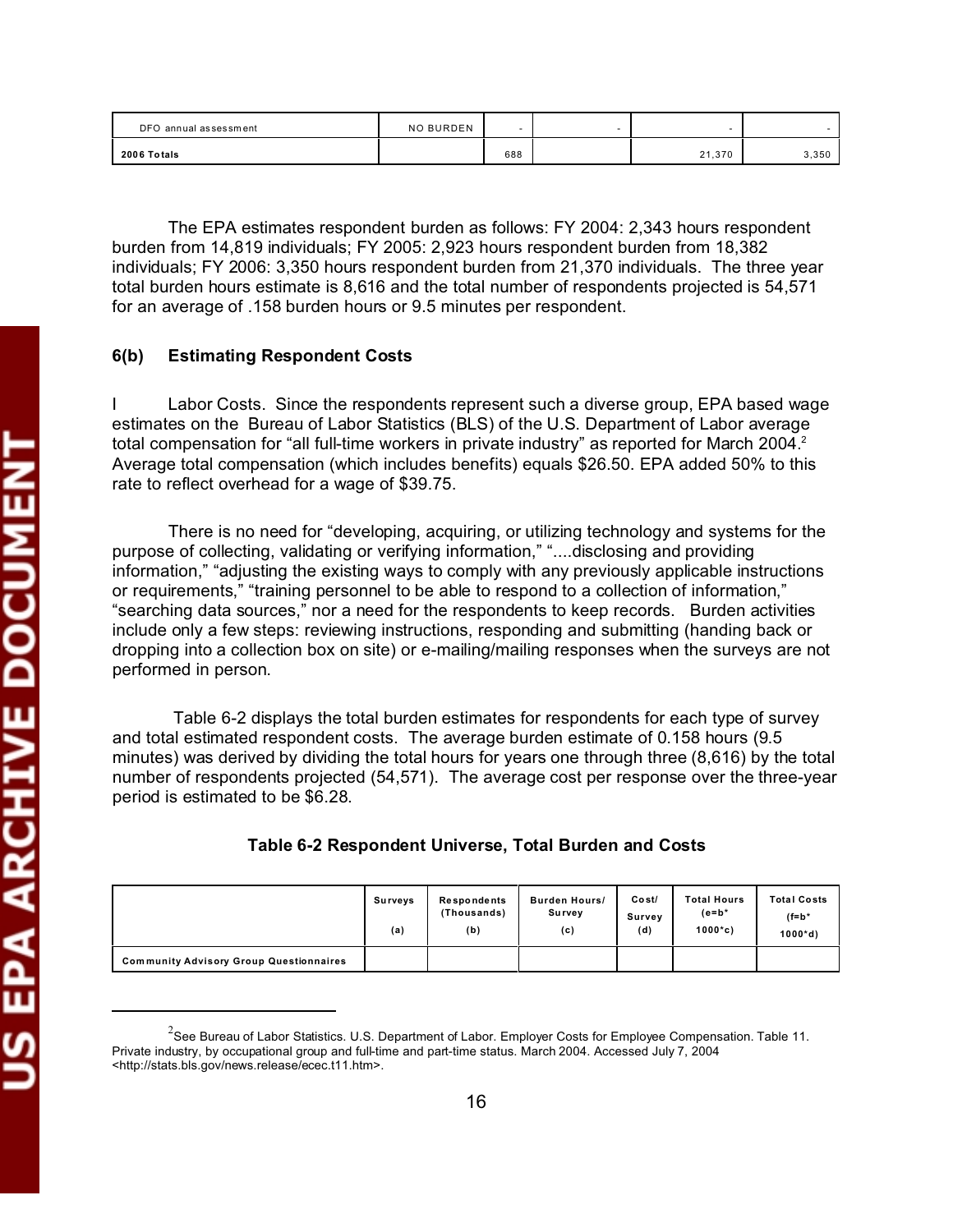| Meeting effectiveness (participant)                      | 297 | 4.455                    | 0.167                    | 6.64 | 743.9   | 29,581  |
|----------------------------------------------------------|-----|--------------------------|--------------------------|------|---------|---------|
| Meeting effectiveness (EPA/contractor)*                  | 60  | 0.18                     | 0.167                    | 6.64 | 30      | 1,195   |
| Process effectiveness (participant)                      | 69  | 1.035                    | 0.167                    | 6.64 | 172.8   | 6,872   |
| Process effectiveness (EPA/contractor)                   | 18  | 0.018                    | 0.167                    | 6.64 | 3       | 120     |
| CAG TOTAL                                                | 444 | 5.688                    | $\overline{\phantom{a}}$ |      | 948     | 37,768  |
| <b>Public Meetings</b>                                   |     |                          |                          |      |         |         |
| Meeting Effectiveness (participant)                      | 380 | 19                       | 0.167                    | 6.64 | 3,173   | 126,160 |
| Meeting Effectiveness (EPA/contractor)                   | 105 | 0.525                    | 0.167                    | 6.64 | 87.6    | 3,486   |
| Post Meeting Follow-up (participant)                     | 75  | 3.75                     | 0.083                    | 3.31 | 311.2   | 12,413  |
| PUBLIC MEETING TOTAL                                     | 560 | 23.275                   | $\overline{\phantom{a}}$ |      | 3,571   | 142,059 |
| <b>Public Hearings</b>                                   |     |                          |                          |      |         |         |
| Hearing Effectiveness (participant)                      | 60  | 6                        | 0.167                    | 6.64 | 1,002   | 39,840  |
| Hearing Effectiveness (EPA/contractor)                   | 22  | 0.11                     | .167                     | 6.64 | 18.3    | 730     |
| Post-Hearing Follow-up (participant)                     | 27  | 0.54                     | 0.083                    | 3.31 | 44.8    | 1.787   |
| PUBLIC HEARING TOTAL                                     | 109 | 6.65                     |                          |      | 1,065   | 42,357  |
| <b>Listening Sessions</b>                                |     |                          |                          |      |         |         |
| Session Effectiveness (participant)                      | 85  | 8.5                      | 0.167                    | 6.64 | 1,419.5 | 56,440  |
| Session Effectiveness (EPA/contractor)                   | 21  | 0.105                    | 0.167                    | 6.64 | 17.5    | 697     |
| Post-Session Follow-up (participant)                     | 45  | 1.8                      | 0.083                    | 3.31 | 149.4   | 5,958   |
| LISTENING SESSION TOTAL                                  | 151 | 10.405                   | $\overline{\phantom{a}}$ | ٠    | 1,586   | 63,095  |
| <b>Small Group Discussion/Workshop Sessions</b>          |     |                          |                          |      |         |         |
| <b>Discussion Session Effectiveness</b><br>(participant) | 75  | 1.125                    | 0.167                    | 6.64 | 187.8   | 7,470   |
| Session Effectiveness (EPA/contractor)                   | 30  | 0.12                     | 0.167                    | 6.64 | 20      | 797     |
| Post-Session Follow-Up (participant)                     | 15  | 0.15                     | 0.083                    | 3.31 | 12.4    | 497     |
| SMALL GROUP DISCUSSION TOTAL                             | 120 | 1.395                    | $\overline{\phantom{a}}$ |      | 220     | 8,764   |
| <b>Stakeholder Negotiations</b>                          |     |                          |                          |      |         |         |
| Stakeholder Participants (participant)                   | 9   | 0.108                    | 0.250                    | 9.94 | 27.0    | 1,074   |
| Public Contributors                                      | 9   | 0.09                     | 0.167                    | 6.64 | 15      | 598     |
| STAKEHOLDER NEGOTIATION TOTAL                            | 18  | 0.198                    | ÷,                       |      | 42      | 1,672   |
| <b>Federal Advisory Committee Act Groups</b>             |     |                          |                          |      |         |         |
| Meeting effectiveness (participant)                      | 276 | 4.14                     | 0.167                    | 6.64 | 691.3   | 27,490  |
| Meeting effectiveness (EPA/contractor)                   | 90  | 1.8                      | 0.167                    | 6.64 | 300.6   | 11,952  |
| Process effectiveness (participant)                      | 45  | 0.9                      | 0.167                    | 6.64 | 150.3   | 5,976   |
| Process effectiveness (EPA/contractor)                   | 6   | 0.12                     | 0.167                    | 6.64 | 20      | 797     |
| DFO annual assessment**                                  |     | $\overline{\phantom{a}}$ | ٠                        |      |         |         |
|                                                          |     |                          |                          |      |         |         |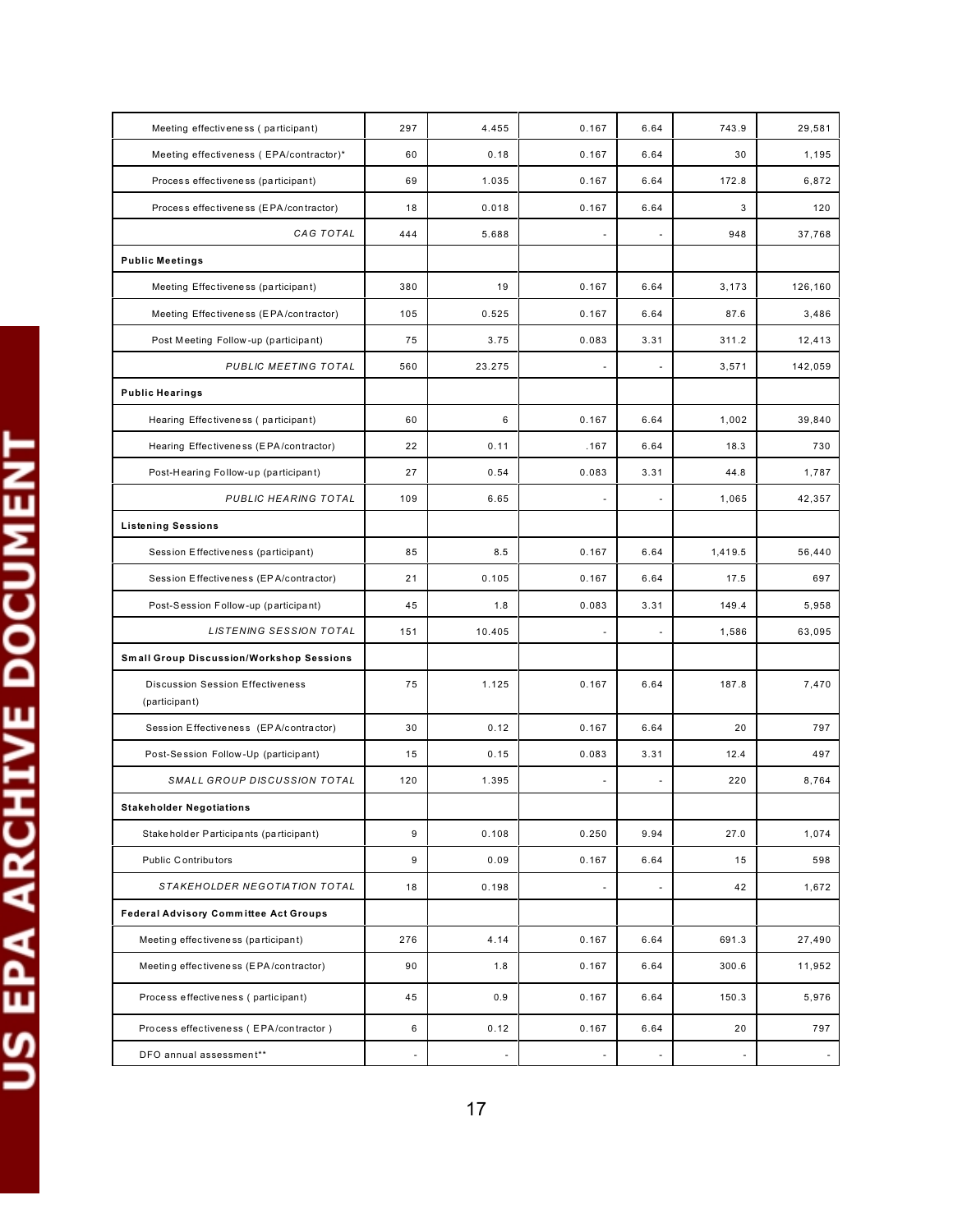| FACA TOTAL            | 417  | 6.96   |  | 164   | 46,215  |
|-----------------------|------|--------|--|-------|---------|
| QUESTIONNAIRE TO TALS | ,819 | 54.571 |  | 8,596 | 341,930 |

Because some of the activities are regularly held meetings (CAGs and FACAs), some respondents will complete the same questionnaire several times within the ICR period. This is necessary and appropriate since only they will be able to experience and comment on the effectiveness of the changes made in response to their input.

- II Capital and Operations and Maintenance Costs Not applicable.
- III Capital/Start-up vs. Operating and Maintenance (O & M) Costs Not applicable.
- IV Annualizing Capital Costs Not applicable.

## **6 (c) Estimating Agency Burden and Cost**.

Tables 6-3 through 6-7 provide the estimates for agency burden associated with each aggregated survey type for disseminating public involvement surveys and analyzing the results. Wage estimates were divided into three categories of labor: Management (GS-15), Technical (GS-13), and Clerical (GS-7). Wage estimates were based on OPM's General Schedule for January 2004.<sup>3</sup> The OPM base salary was increased by 160% to account for the benefits and overhead available to the federal employee. (See Table 5 -1 for yearly plan totals by survey instrument type.)

## **Table 6-3. Agency Burden/Cost for Meeting Effectiveness Surveys\***

|                                       |         | <b>Burden</b> | <b>Hours</b> |            |                   |
|---------------------------------------|---------|---------------|--------------|------------|-------------------|
| <b>Activities for each Survey Use</b> | Manager | Technical     | Clerical     |            | <b>Total Cost</b> |
|                                       | @ \$109 | @\$78         | @\$37        | Total Hrs. | (cost*hours)      |

 $^3$ See Office of Personnel Management. Salary Table 2004 - GS. 2004 General Schedule. Effective January 2004. Accessed July 8, 2004 <http://www.opm.gov/oca/04tables/html/gs\_h.asp>.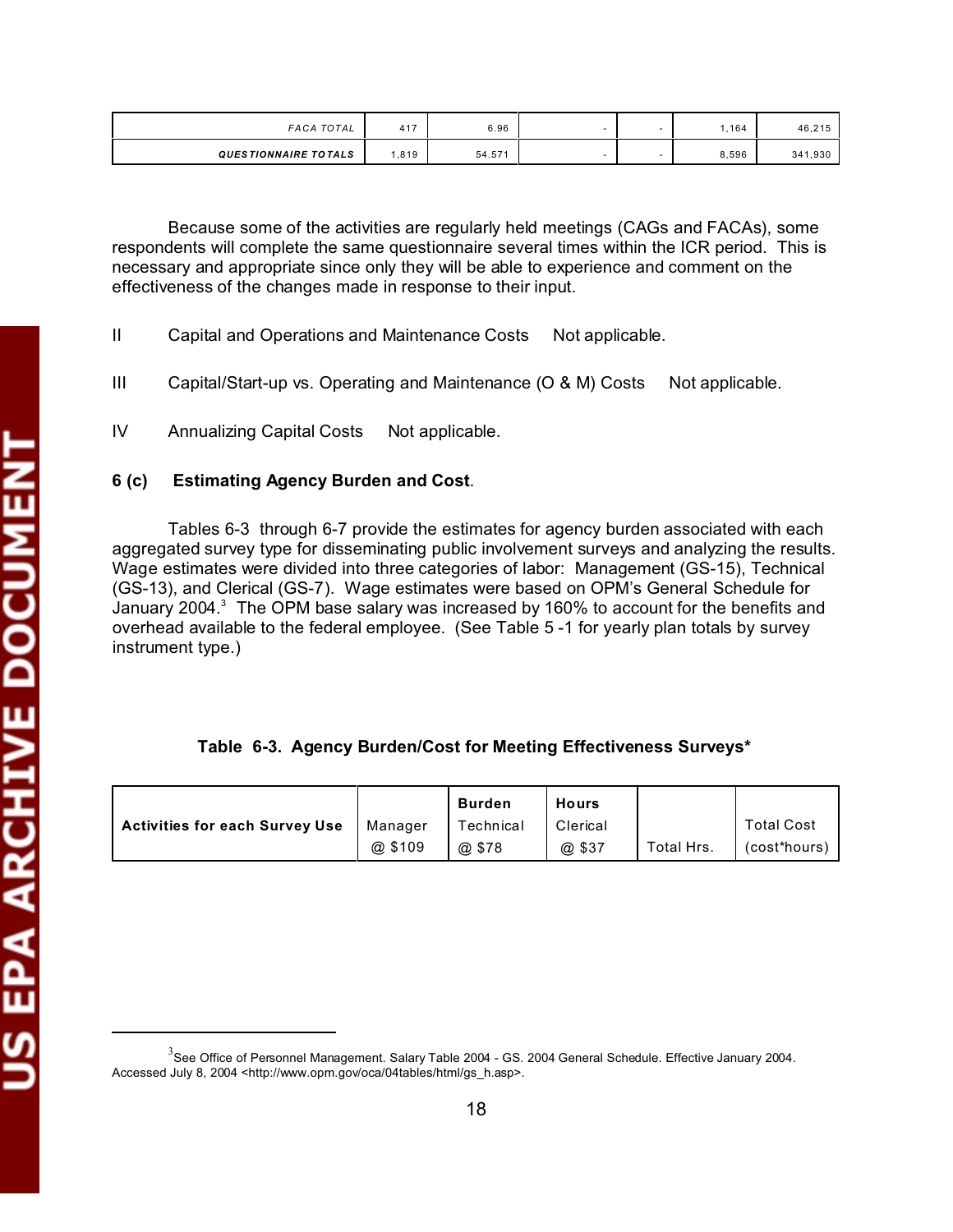| Gathering information                                      |     | 78   |           | .5      | 39.00    |
|------------------------------------------------------------|-----|------|-----------|---------|----------|
| Inputting data into database                               |     |      | 37        | .5      | 18.50    |
| Reviewing data; follow-ups                                 |     | 78   |           | 1.0     | 78.00    |
| Analyzing results                                          |     | 78   |           | 1.0     | 78.00    |
| Storing and maintaining results                            |     |      | 37        | $\cdot$ | 7.40     |
| Preparing survey findings                                  |     | 78   |           | .5      | 39.00    |
| Acting on results                                          | 109 | 78   |           | .75     | 74.00    |
| Total burden by position<br>(manager, technical, clerical) | .5  | 3.25 | $\cdot$ 7 |         |          |
| Total agency burden and cost<br>per survey use             |     |      |           | 4.45    | \$333.90 |

**\***These include meeting effectiveness surveys for CAGs, Public Meetings, Public Hearing, Listening Session, Small Group Discussion and FACA advisory groups (six surveys in total).

| <b>Activities for each Survey Use</b>                                                                                                                                             | Manager<br>@\$109 | <b>Burden</b><br>Technical<br>@\$78 | <b>Hours</b><br>Clerical<br>@\$37 | Total<br><b>Hours</b>                               | <b>Total Cost</b><br>(cost*hours)                          |
|-----------------------------------------------------------------------------------------------------------------------------------------------------------------------------------|-------------------|-------------------------------------|-----------------------------------|-----------------------------------------------------|------------------------------------------------------------|
| Gathering information<br>Inputting data into database<br>Reviewing data<br>Analyzing results<br>Storing and maintaining results<br>Preparing survey findings<br>Acting on results | 109<br>109        | 78<br>78<br>78<br>78<br>78          | 37<br>37                          | .5<br>.5<br>.5<br>.75<br>$\cdot$ 1<br>$.5\,$<br>.75 | 39.00<br>18.50<br>39.00<br>66.25<br>3.70<br>39.00<br>66.25 |
| <b>Total burden by position</b><br>(manager, technical, clerical)                                                                                                                 | $.5\,$            | 2.5                                 | .6                                |                                                     |                                                            |
| Total agency burden and cost<br>per survey use                                                                                                                                    |                   |                                     |                                   | 3.6                                                 | \$271.70                                                   |

**Table 6-4. Agency Burden/Cost for Process Effectiveness Surveys**\*

**\***These include process effectiveness surveys for CAGs and FACA advisory groups (two surveys in total).

#### **Table 6-5. Agency Burden/Cost for Follow-up Surveys**\*

|                                       |         | <b>Burden</b> | Hours    |             |                   |
|---------------------------------------|---------|---------------|----------|-------------|-------------------|
| <b>Activities for each Survey Use</b> | Manager | Technical     | Clerical | $\tau$ otal | <b>Total Cost</b> |
|                                       | @\$109  | @\$78         | @\$37    | Hours       | (cost*hours)      |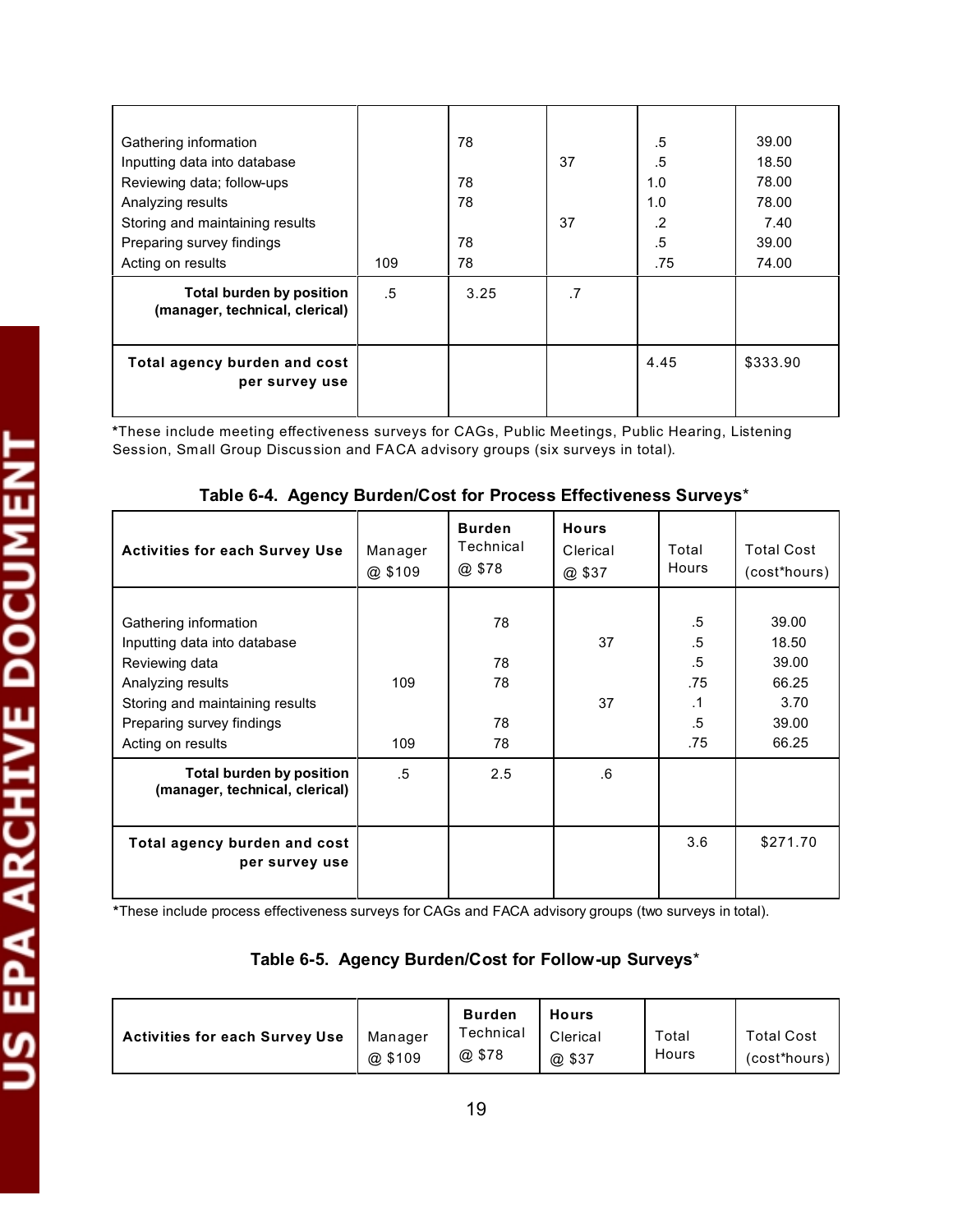| Gathering information                                      |         | 78  |         | .5  | 39.00    |
|------------------------------------------------------------|---------|-----|---------|-----|----------|
| Inputting data into database                               |         |     | 37      | .1  | 3.70     |
| Reviewing data                                             |         | 78  |         | .5  | 39.00    |
| Analyzing results                                          |         | 78  |         | .25 | 19.50    |
| Storing and maintaining results                            |         |     | 37      | .1  | 3.70     |
| Preparing survey findings                                  |         | 78  |         | .25 | 19.50    |
| Acting on results                                          | 109     | 78  |         | .4  | 37.40    |
| Total burden by position<br>(manager, technical, clerical) | $\cdot$ | 1.7 | $\cdot$ |     |          |
| Total agency burden and cost per<br>survey use             |         |     |         | 2.1 | \$161.80 |

\*These include follow-up surveys for Public Meetings, Public Hearings, Listening Sessions, and Small Discussion Group Session surveys (four surveys in total).

## **Table 6-6. Agency Burden/Cost for EPA/Contractor Meeting and Process Effectiveness Surveys\***

| <b>Activities for each Survey Use</b>                                                                                                                                             | Manager<br>@\$109 | <b>Burden</b><br>Technical<br>@\$78 | <b>Hours</b><br>Clerical<br>@ \$37 | Total<br><b>Hours</b>                                             | Total Cost<br>(cost*hours)                                |
|-----------------------------------------------------------------------------------------------------------------------------------------------------------------------------------|-------------------|-------------------------------------|------------------------------------|-------------------------------------------------------------------|-----------------------------------------------------------|
| Gathering information<br>Inputting data into database<br>Reviewing data<br>Analyzing results<br>Storing and maintaining results<br>Preparing survey findings<br>Acting on results | 109               | 78<br>78<br>78<br>78<br>78          | 37<br>37                           | .5<br>$\cdot$ 1<br>.5<br>.25<br>$\cdot$ 1<br>.25<br>$\mathcal{A}$ | 39.00<br>3.70<br>39.00<br>19.50<br>3.70<br>19.50<br>37.40 |
| <b>Total burden by position</b><br>(manager, technical, clerical)                                                                                                                 | $\cdot$           | 1.7                                 | $\cdot$                            |                                                                   |                                                           |
| Total agency burden and cost per<br>survey use                                                                                                                                    |                   |                                     |                                    | 2.1                                                               | \$161.80                                                  |

\*These include meeting and process effectiveness surveys for CAGs, FACA advisory groups, Public Meetings, Public Hearings, Listening Sessions, and Small Group Discussion Session Surveys (eight surveys in total; six for meeting effectiveness and two for process effectiveness.

#### **Table 6-7. Agency Burden/Cost for Stakeholder Negotiation Surveys\***

|                                       |                    | <b>Burden</b>      | Hours              |                |                                   |
|---------------------------------------|--------------------|--------------------|--------------------|----------------|-----------------------------------|
| <b>Activities for each Survey Use</b> | Manager<br>@ \$109 | Technical<br>@\$78 | Clerical @<br>\$37 | ™otal<br>Hours | <b>Total Cost</b><br>(cost*hours) |
|                                       |                    |                    |                    |                |                                   |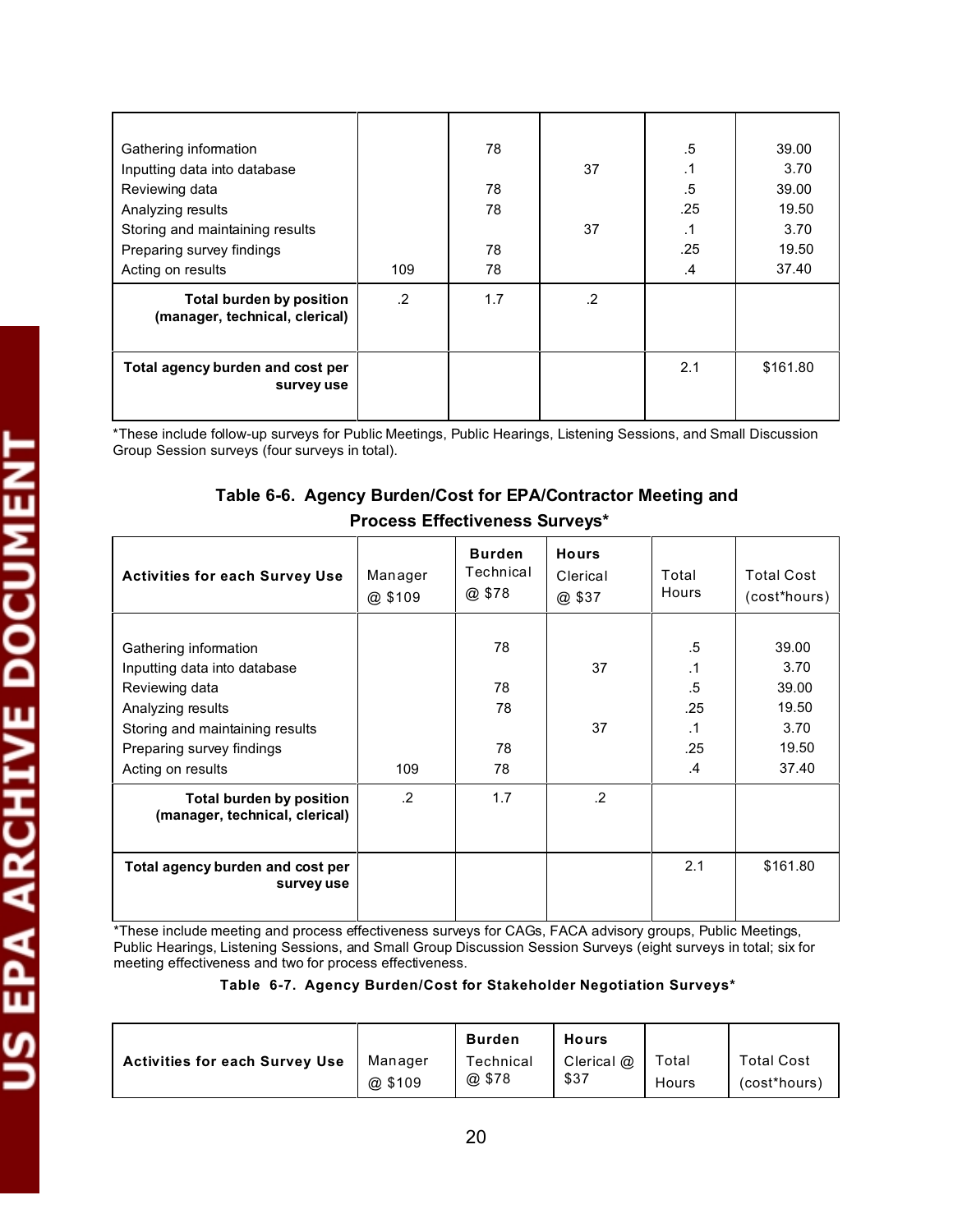| Gathering information                                      |        | 78  |         | .5         | 39.00    |
|------------------------------------------------------------|--------|-----|---------|------------|----------|
| Inputting data into database                               |        |     | 37      | $\cdot$ .2 | 7.40     |
| Reviewing data                                             |        | 78  |         | 1.0        | 78.00    |
| Analyzing results                                          |        | 78  |         | 1.0        | 78.00    |
| Storing and maintaining results                            |        |     | 37      | $\cdot$ .2 | 7.40     |
| Preparing survey findings                                  |        | 78  |         | 1.0        | 78.00    |
| Acting on results                                          | 109    | 78  |         | 1.0        | 93.50    |
| Total burden by position<br>(manager, technical, clerical) | $.5\,$ | 4.0 | $\cdot$ |            |          |
| Total agency burden and cost<br>per survey use             |        |     |         | 4.9        | \$381.30 |

\*These include stakeholder negotiation surveys for Stakeholder Participants and Public Contributors (two surveys in total).

A cross Agency staff group developed all questionnaires, so there are no additional costs of development and management review shown for using the surveys in any of the cost tables. Instructional materials accompany the surveys so their administration will take little staff time. Data entry and analysis are also streamlined when staff use the database spreadsheet package provided. Overall costs to the Agency for use of the feedback surveys is low and can be kept to a minimum because of the use of standardized surveys and data entry/analysis.

Survey development costs are estimated at approximately \$21,780 in EPA staff and intern salaries during 2002 and 2003. Costs are based on an average of 30 hours per survey X 22 surveys X \$33.00 an hour. This total includes the time of members of the cross Agency Public Involvement Evaluation and Accountability Task Group, interns and practitioners across EPA.

Through a survey and personal interviews the Task Group and supporting staff asked EPA practitioners to state the most commonly used public involvement activities, whether they might do more evaluation were it easier to do and the kinds of participant feedback that would be useful to them. Responses helped to define the types of activities for which to develop surveys and the types of questions to ask.

In addition, the Task Group used related input from EPA's 2001 two week Internetbased "Dialogue on Public Involvement in EPA Decisions." Dialogue participants noted problems with the timeliness of pre-event information, logistical problems at meetings, the quality of information provided and the treatment received before, at and after events. They stated that small improvements to logistics, personal treatment and information dissemination aspects of public involvement activities made because of their input could make large differences in participants' satisfaction with events, their belief in the process and their trust in the decisions.

Various Task Group members drafted the individual questionnaires which the full group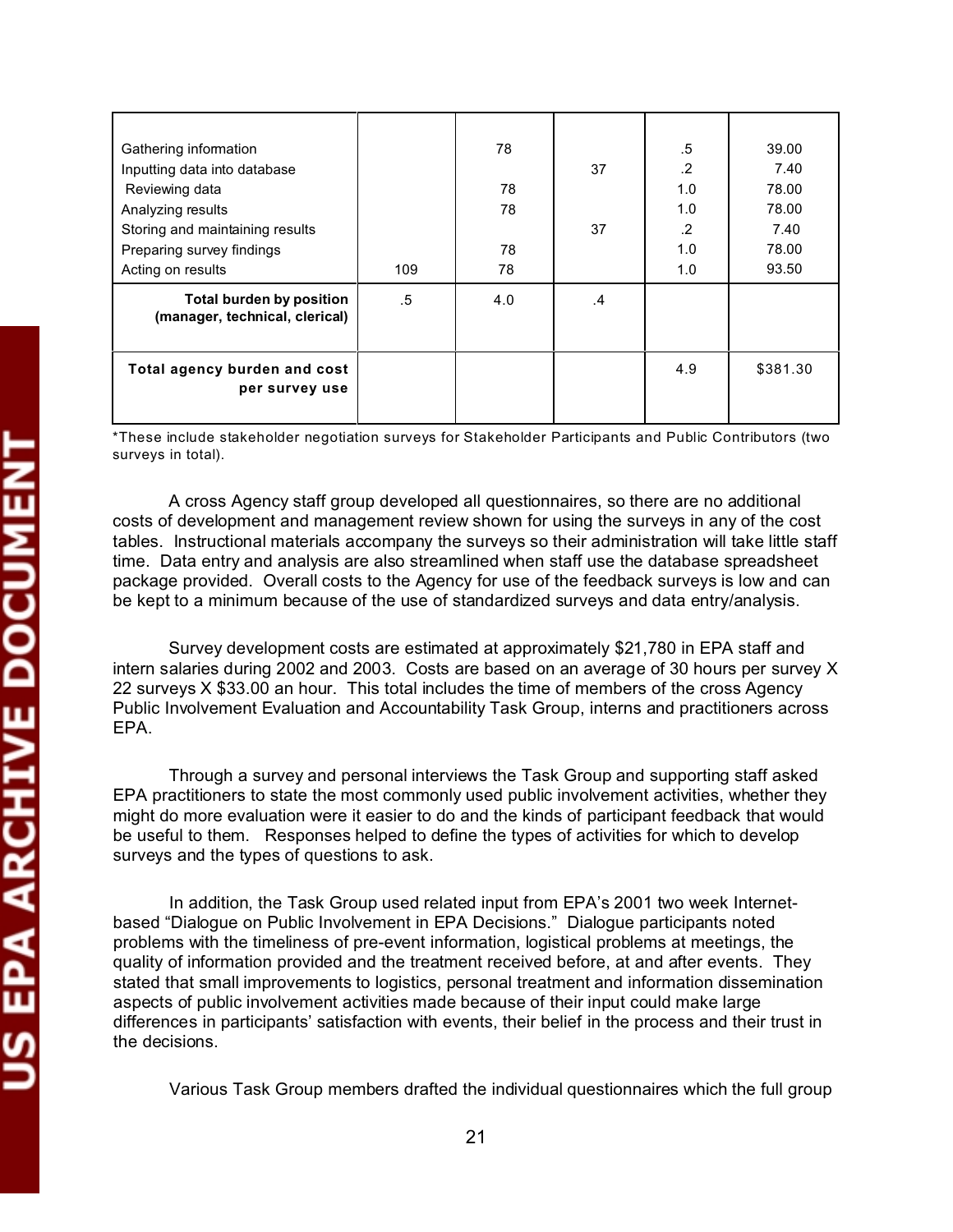reviewed several times. A sample fact sheet for staff on how to use the surveys was the basis for a series of Guides on how to administer and use the six different sets of feedback templates. Several of the questionnaires and guides as well as the data entry system were pretested in the field (with fewer than 9 non federal persons) and discussed in conference presentations. Suggested changes were incorporated.

A Task group member developed the initial three models for the database spreadsheet and instructions for its use. Using the models, an EPA intern completed the remaining Guides, and will complete the database spreadsheets and instructional texts. These should be in place by the Summer of 2004.

Based on past use of the Customer Satisfaction ICR over the years, the Agency is not likely to administer each questionnaire as many times as now anticipated. Programs may not be ready to test whether the changes they make to a process or activity issue as quickly as they now predict, and it may take longer that they expect to institute changes.

#### **6(d) Estimating the Respondent Universe and Total Burden and Costs Burden**

Table 6-1(a-c) provides information on each survey by instrument type, number of respondents expected, burden per response, number of uses (if more than one) and burden hours requested per survey. Table 6-2 summarizes the total burden and costs for respondents by type of survey. Activities have been grouped to reflect the various types of surveys and the total respondents expected for each instrument type. In all cases, the activities performed are only the time required to read, respond and transmit the survey instruments. EPA based wage estimates on the Bureau of Labor Statistics (BLS) of the U.S. Department of Labor average total compensation for "all full-time workers in private industry" as reported for March 2004.<sup>4</sup> Average total compensation (which includes benefits) equals \$26.50. EPA added 50% to this rate to reflect overhead for a wage of \$39.75.

#### **6(e) Bottom Line Burden Hours and Cost Tables**

I Respondent Tally See Table 6-1 (a-c).

II The Agency Tally See Table 6-8. EPA incurred approximately \$21,780 in development and EPA review/approval costs during 2002-2003 in developing and testing the questionnaires prior to the submittal of this ICR application. Questionnaires will be used repeatedly over the time this ICR is in place. Collation and analysis of data should become more efficient as staff learn how to use the database program to review responses. We expect a steady increase in staff efficiency utilizing the surveys and database to minimize increases in costs as use of the surveys grows. Total EPA tally for the three-year period is \$511, 691.

#### **Table 6-8 Aggregate Agency Burden and Cost**

 $^4$ See Bureau of Labor Statistics. U.S. Department of Labor. Employer Costs for Employee Compensation. Table 11. Private industry, by occupational group and full-time and part-time status. March 2004. Accessed July 7, 2004 <http://stats.bls.gov/news.release/ecec.t11.htm>.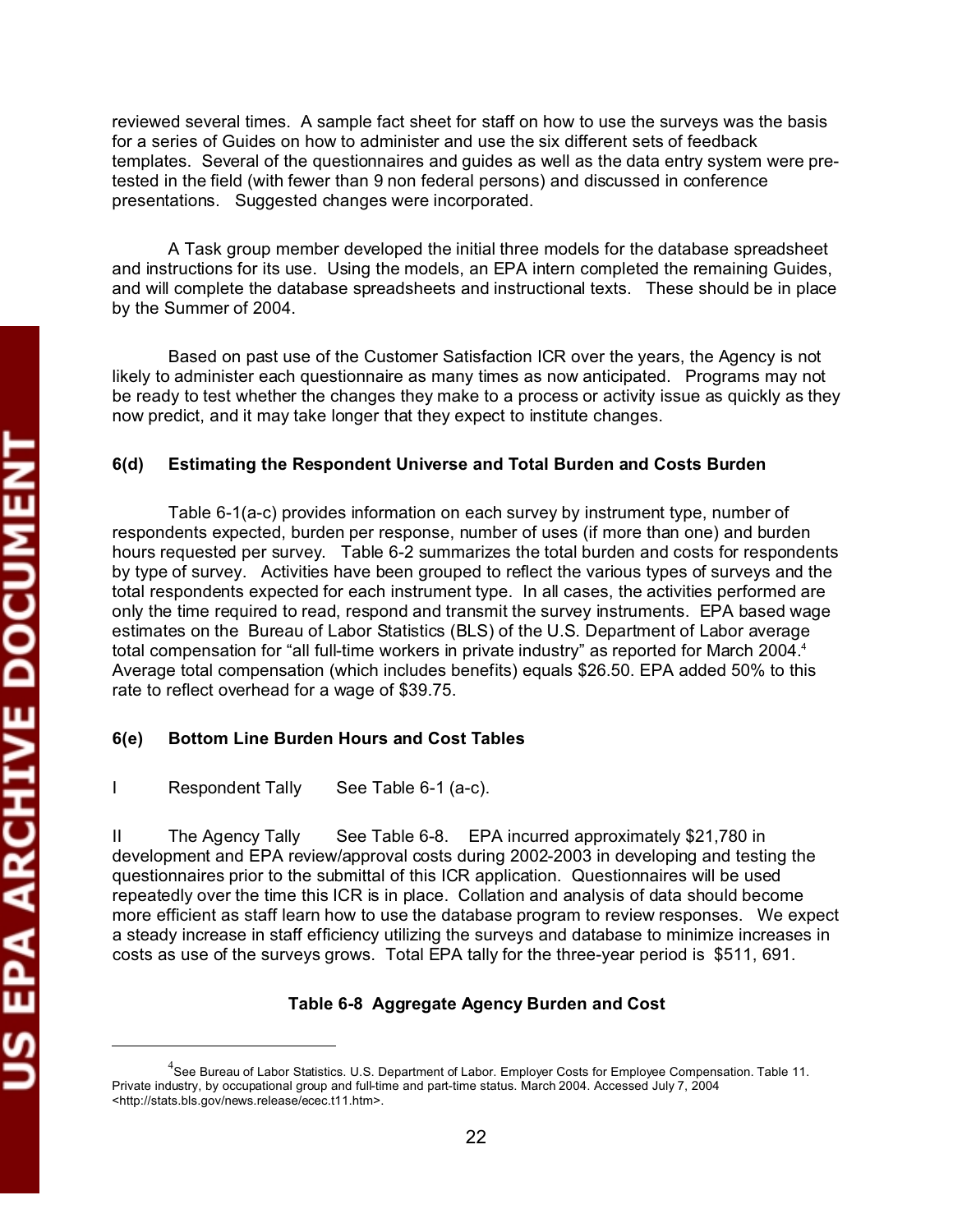|                                                                                                                                          | 2004                                  | 2005                                  | 2006                                  |
|------------------------------------------------------------------------------------------------------------------------------------------|---------------------------------------|---------------------------------------|---------------------------------------|
| <b>Surveys</b>                                                                                                                           | Number Uses x Cost /<br><b>Survey</b> | Number Uses x Cost /<br><b>Survey</b> | Number Uses x Cost /<br><b>Survey</b> |
| CAG, Public Meeting, Public<br>Hearing, Listening Session,<br>Small Group Discussion and<br><b>FACA Meeting Effectiveness</b><br>Surveys | 348 X \$333.90<br>\$116,197           | 385 X \$333.90<br>\$128,551           | 440 X \$333.90<br>\$146,916           |
| CAG and FACA Process<br><b>Effectiveness Surveys</b>                                                                                     | 36 X \$271.70<br>\$9.781              | 38 X \$271.70<br>\$10,324             | 40 X \$271.70<br>\$10,868             |
| Public Meeting, Public<br>Hearing and Listening<br>Session Follow-up Surveys                                                             | 40 X \$161.80<br>\$6,472              | 55X \$161.80<br>\$8,899               | 67 X \$161.80<br>\$10,840             |
| <b>EPA/Contractor Meeting</b><br><b>Effectiveness and Overall</b><br><b>Process Effectiveness</b><br>Surveys                             | 101 X \$161.80<br>\$16,341            | 112 X \$161.80<br>\$18,121            | 133 X \$161.80<br>\$21,519            |
| <b>Negotiations Feedback</b><br>Surveys                                                                                                  | 4 X \$381.30<br>\$1,525               | 6 X \$381.30<br>\$2,287               | 8 X \$381.30<br>\$3,050               |
| Total                                                                                                                                    | \$150,316                             | \$168,182                             | \$193,193                             |

III Variations in the Annual Bottom Line EPA burden hour projections are: FY 2004: 2,343 hours respondent burden from 14,819 individuals; FY 2005: 2,923 hours respondent burden from 18,382 individuals; FY 2006: 3,350 hours respondent burden from 21,370 individuals. Development costs which occurred prior to the use of any questionnaires do not factor into Agency survey administration costs, since all surveys will be pre-approved.

IV Reasons for Change in Burden EPA expects to see a steady growth in the use of the surveys as programs and regions learn how to use them and the database supporting them, and to better apply the information they obtain to improve public involvement processes and events. During the three years of this ICR, there should be small increases in the costs for administering surveys, analyzing data and acting on the findings due to more usage and salary increases.

|  |  |  | Table 6-9 Aggregate Agency and Respondents Burden/Cost* |
|--|--|--|---------------------------------------------------------|
|--|--|--|---------------------------------------------------------|

|             | 2004      | 2005      | 2006      | Aggre<br>gate |
|-------------|-----------|-----------|-----------|---------------|
| Respondents | \$93,296  | \$115,159 | \$133,404 | \$341,859     |
| Agency      | \$150,316 | \$168,182 | \$193,193 | \$511,691     |

\*In addition to the cost the agency expects to incur over the three-year period to administer the questionnaires, EPA incurred a cost of \$21,780 to develop them (see page 21).